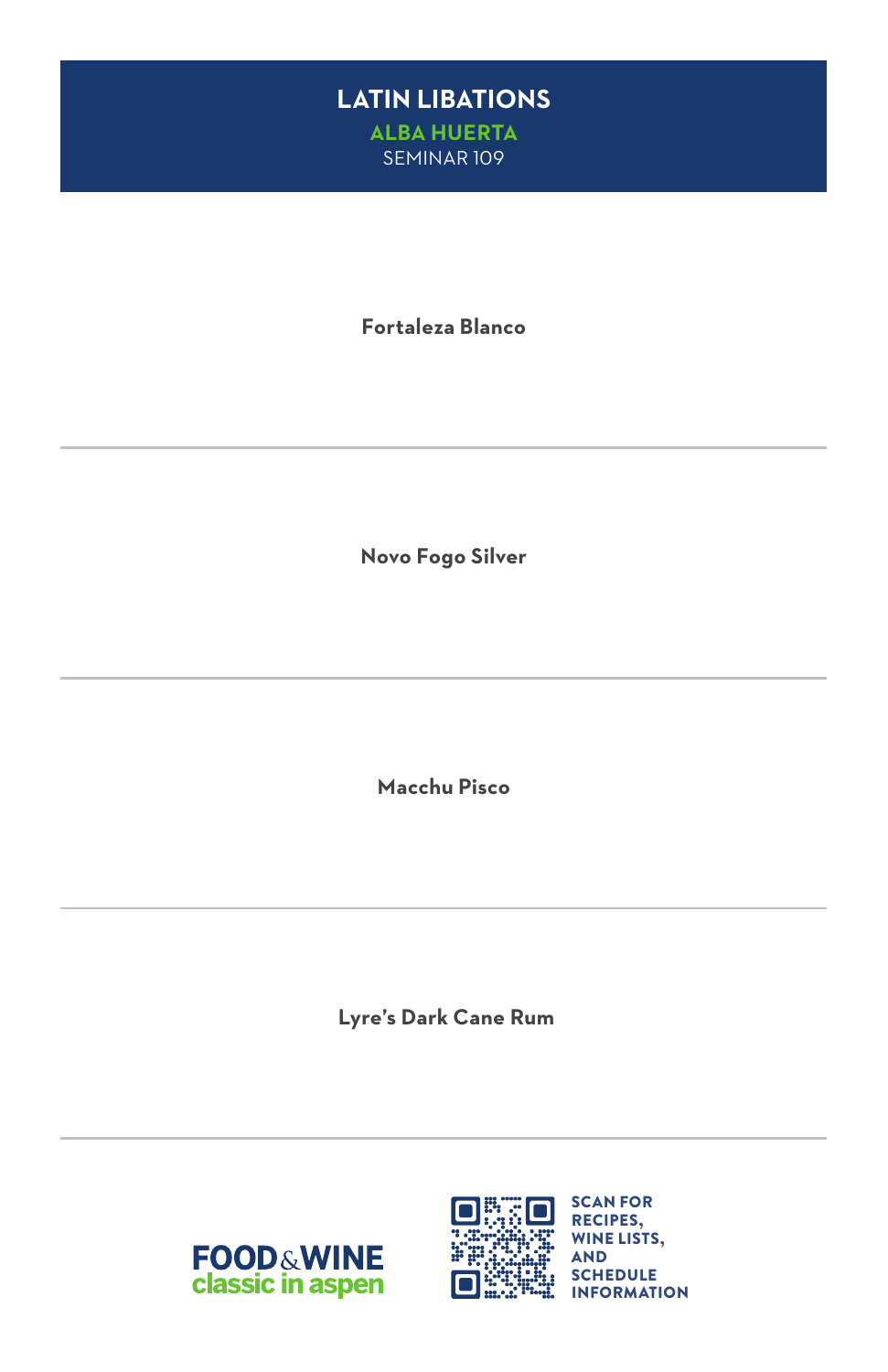#### **BOURBON BRILLIANCE: SINGLE-BARRELS, LIMITED RELEASES, AND MORE**

**NATE GANAPATHI** SEMINAR 209

**Bardstown Bourbon Co. Discovery 7**

#### **Balcones Distilling Big Baby Bottled in Bond Straight Corn Whisky Matured in Tequila Casks**

**Campari America Russell's Reserve 13 Year Old**

**Heaven Hill Brands Heritage 17yr**

**Michter's 10 Year Single Barrel Kentucky Straight Rye**

**Hotaling & Co. HIRSCH Single Barrel Kentucky Straight Bourbon 6 YO**

**Woodinville Moscatel Finished Straight Bourbon Whiskey**

**Edrington Wyoming Whiskey Outryder**



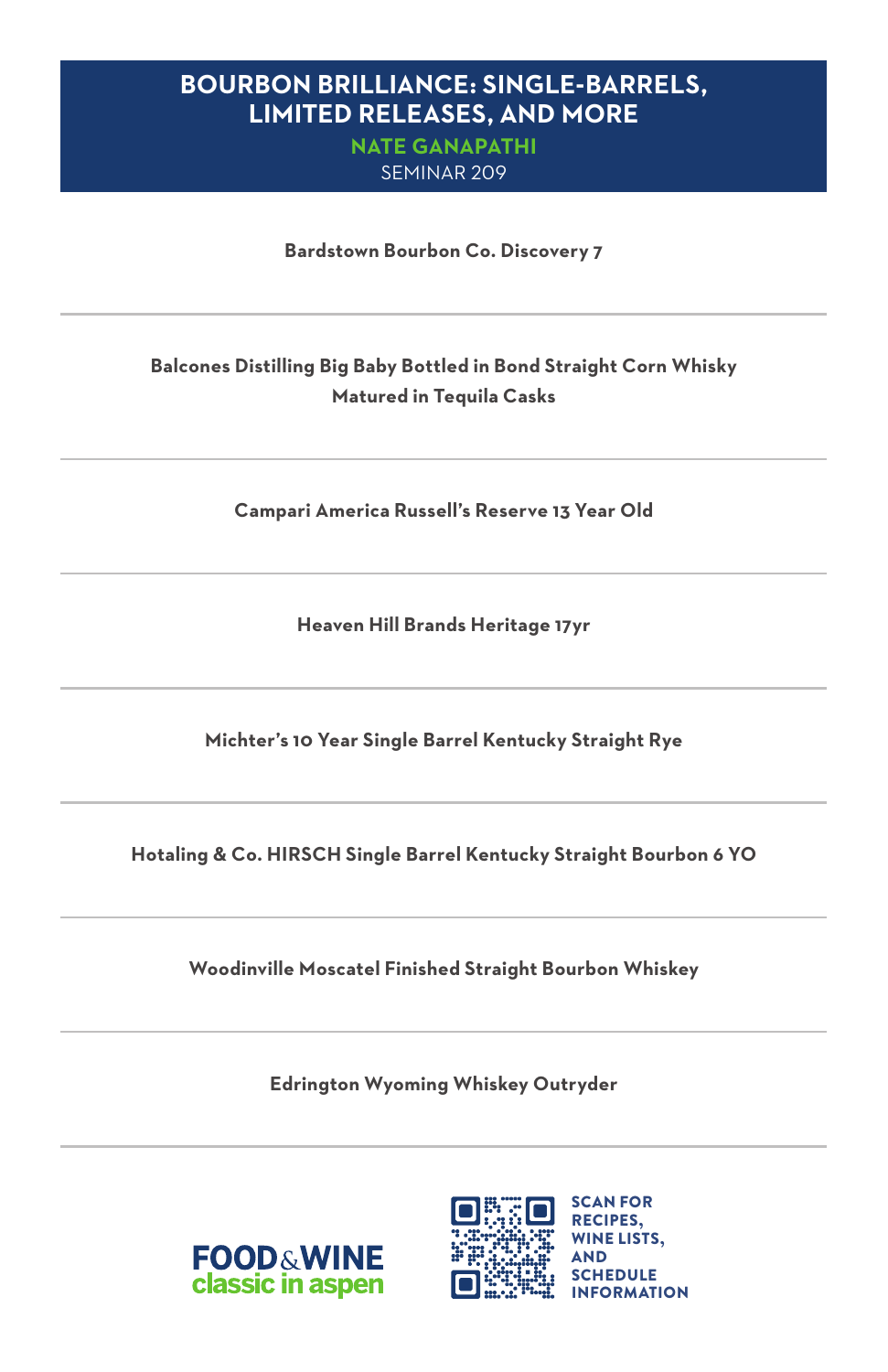### **BOOZETANICAL: A HANDS-ON COCKTAIL CLASS WITH AN HERBAL TWIST**

**ALBA HUERTA** SEMINAR 309

**Bombay Sapphire**

**Angel's Envy**

**Azunia Blanco**

**NV Seedlip Garden 108**



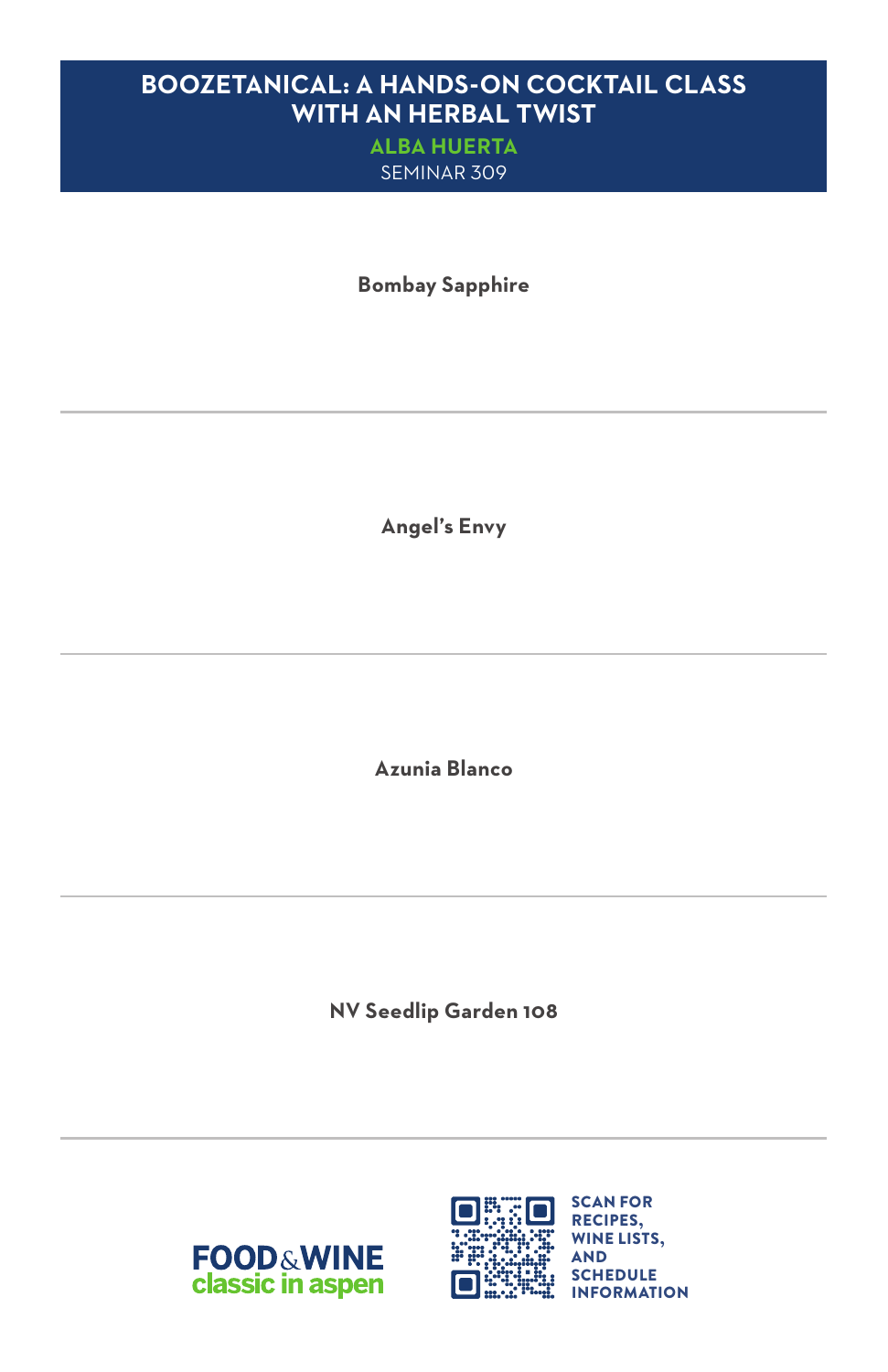#### **SINGLE MALT SHOWDOWN: SCOTLAND vs AMERICA vs JAPAN**

**NATE GANAPATHI** SEMINAR 409

**Balcones Distilling Dusk Single Malt**

**The Glen Grant 18 Year Old**

**Edrington Highland Park 15 year old**

 **Nikka Whisky Yoichi Single Malt**

**Nikka Whisky Miyagikyo Single Malt**

**Kavalan Concertmaster Single Malt Whisky**

**Virginia Distillery Co Courage & Conviction Cuvee Single Cask Whiskey**

**Whyte & Mackay The Dalmore King Alexander III Single Malt Scotch Whisky**

 **Shelterpoint Single Malt Whiskey**

**Benromach Distillery Aged 15 Year**



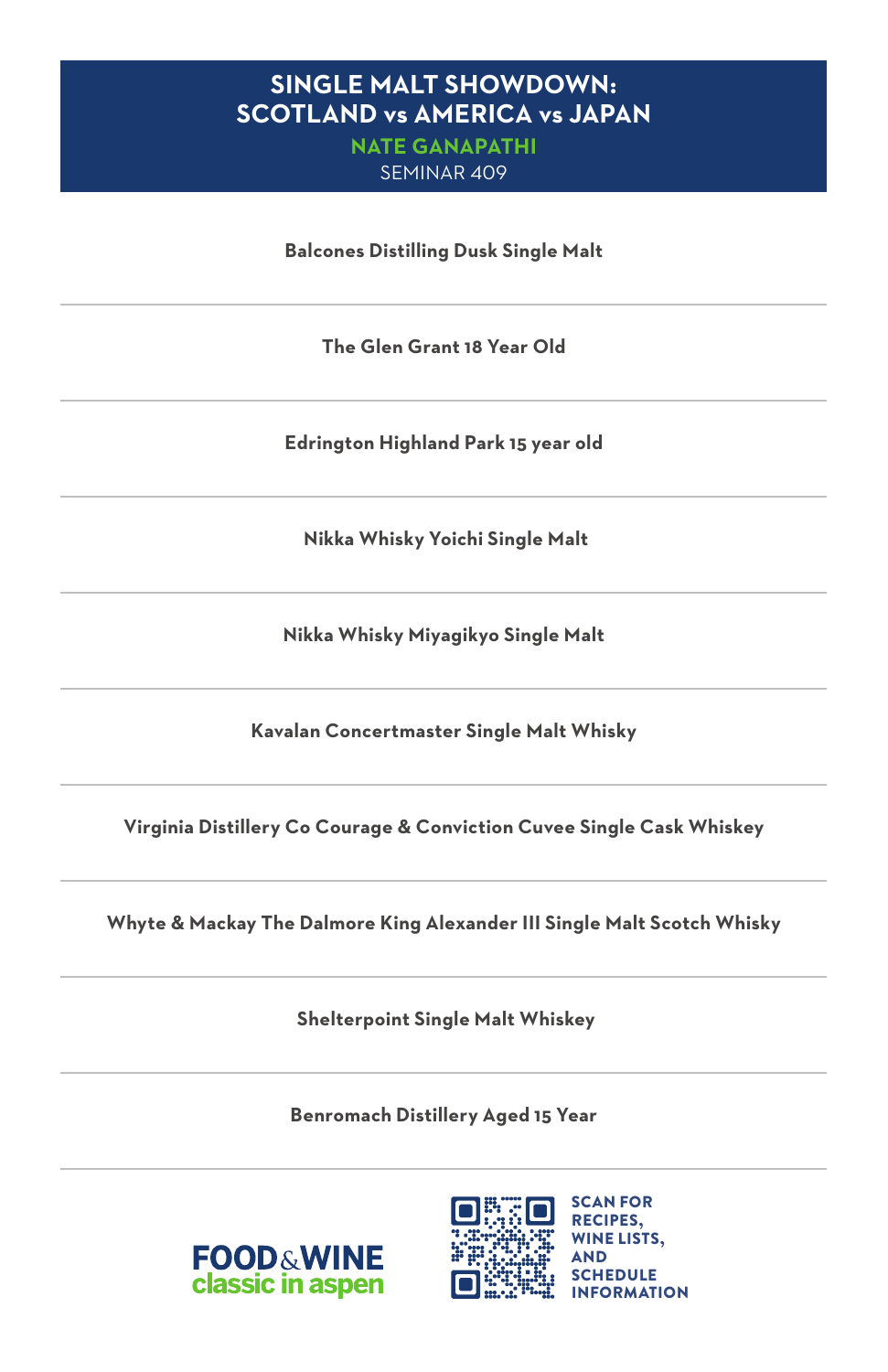#### **CORSICA: THE GREATEST WINE REGION YOU'VE NEVER HEARD OF**

**FEMI OYEDIRAN & MILES WHITE** SEMINAR 212

**2020 Yves Leccia Ile de Beauté Blanc Vigneron**

**2019 Domaine de Vaccelli Île de Beauté Blanc Quartz**

**2020 Domaine Comte Abbatucci Vin de France Rosé "Faustine"**

**2020 Clos Fornelli Robe d'Ange Rouge**

**2017 Nicolas Mariotti Bindi "Mursaglia" Rouge**

**2019 Domaine Giacometti Sempre Cuntentu**



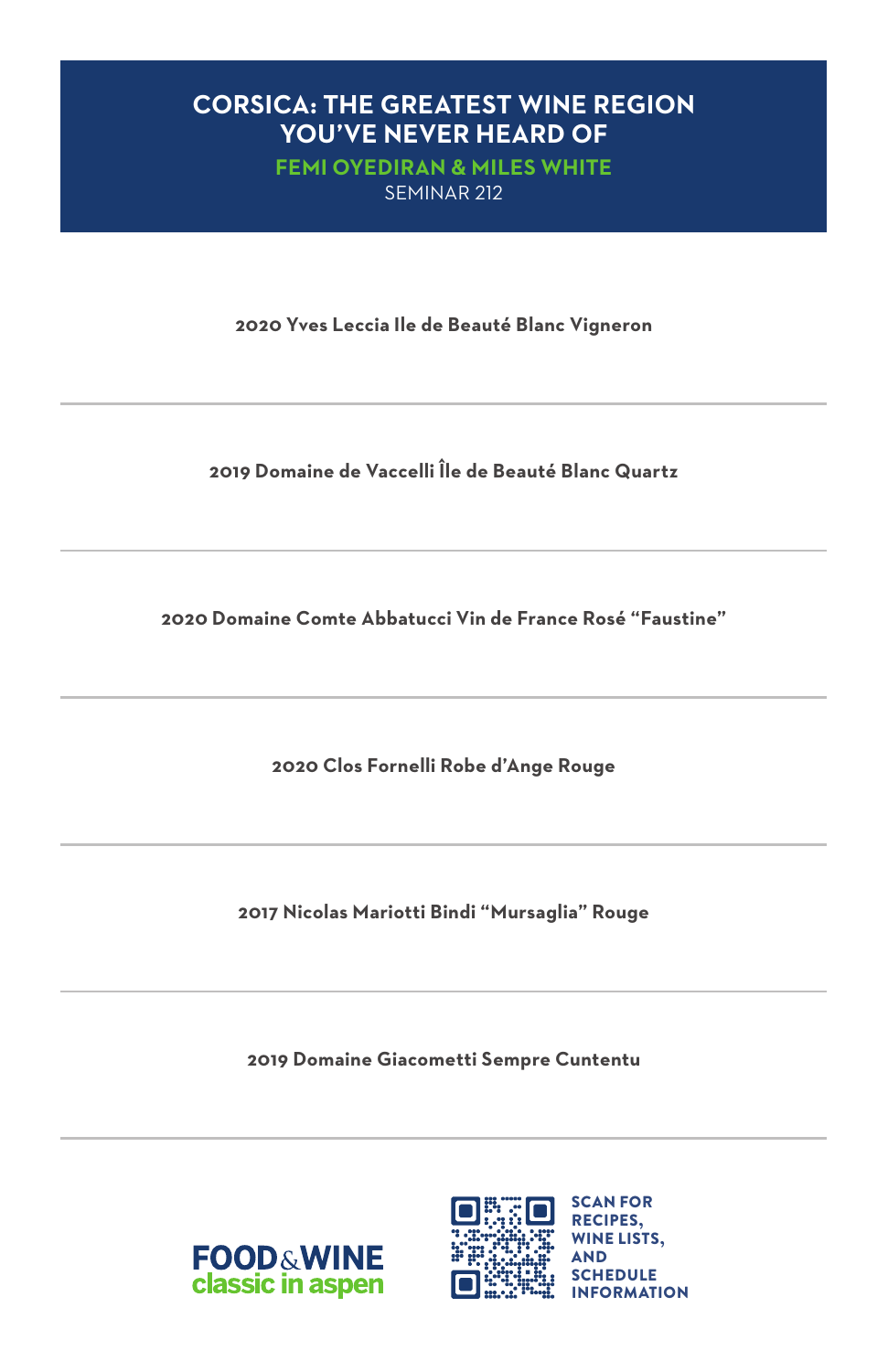### **INVESTOPEDIA PRESENTS: INVESTING IN WINE – THE GRAPES OF YIELD**

**CHARLES ANTIN, ERIK SEGELBAUM, CARLOS SOLORZANO-SMITH, MODERATED BY CALEB SILVER** SEMINAR 312

**2007 Mayacamas Vineyards Cabernet Sauvignon**

**2014 Côte Bonneville Red**

 **2020 Domaine de la Côte La Côte Pinot Noir**



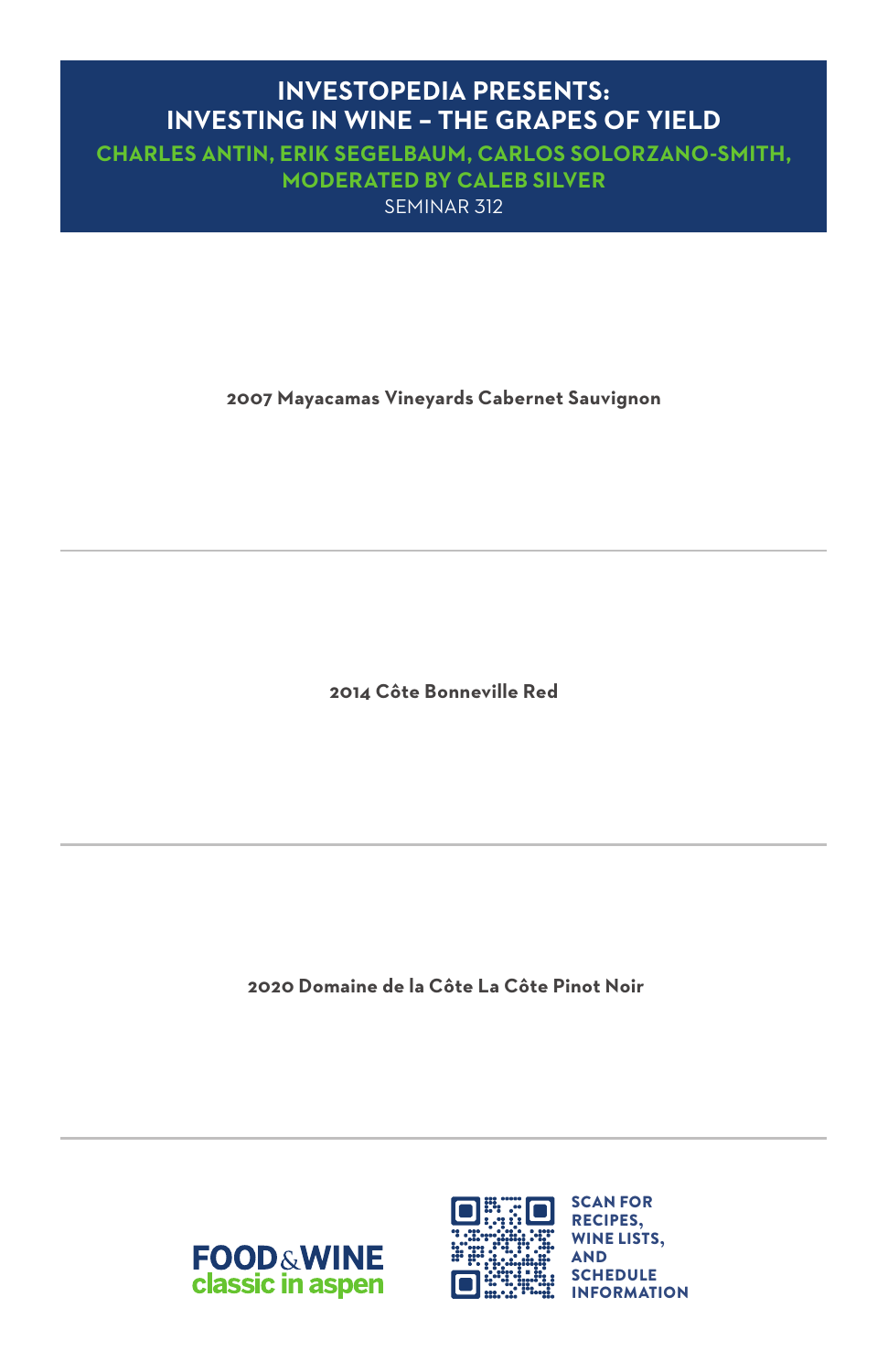#### **F&W PRO PRESENTS: THE CROSSOVER – HOW NBA STARS BUILT BRANDS THAT TRANSCEND BASKETBALL**

**CARMELO ANTHONY, CJ MCCOLLUM & DWYANE WADE, MODERATED BY DIA SIMMS** SEMINAR 412

#### **CARMELO ANTHONY**

**2017 VII(N) The Seventh Estate Oath of Fidelity Chateauneuf du Pape**

**CJ MCCOLLUM** 

**2021 McCollum Heritage 91 Willamette Valley Rose**

**2019 McCollum Heritage 91 Chehalem Mountains Pinot Noir**

**DWYANE WADE** 

**2020 Wade Cellars Three By Wade Chenin Blanc**

**2021 Wade Cellars Three By Wade Rose** 

**2020 Wade Cellars Three By Wade Cabernet Sauvignon** 



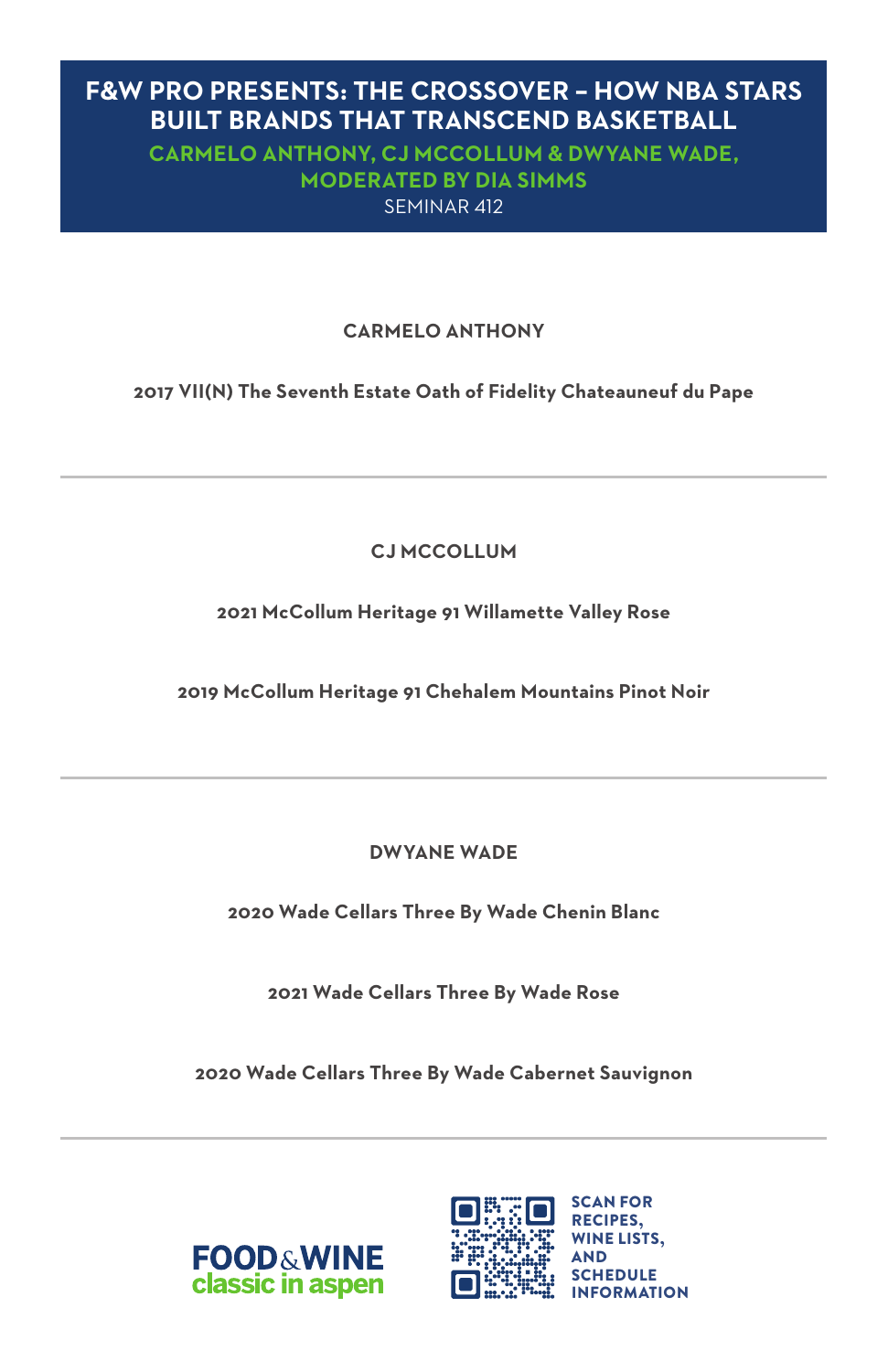# **WORLD'S BEST SPECIAL-OCCASION WINE**

**MARK OLDMAN** SEMINAR 107

**2012 Champagne Collet "Esprit Couture" Brut**

**2017 Leeuwin Estate "Art Series" Chardonnay Margaret River**

**2017 M. Chapoutier Hermitage Chante-Alouette Blanc**

**2019 Bergström Pinot Noir Dundee Hills Bergström Vineyard**

**2019 Benovia Martaella Estate Pinot Noir**

**2019 Biondi-Santi Brunello di Montalcino**

**2019 Commanderie de Peyrassol Le Clos Peyrassol Red AOP**

**2016 Henschke "Mount Edelstone" Shiraz**



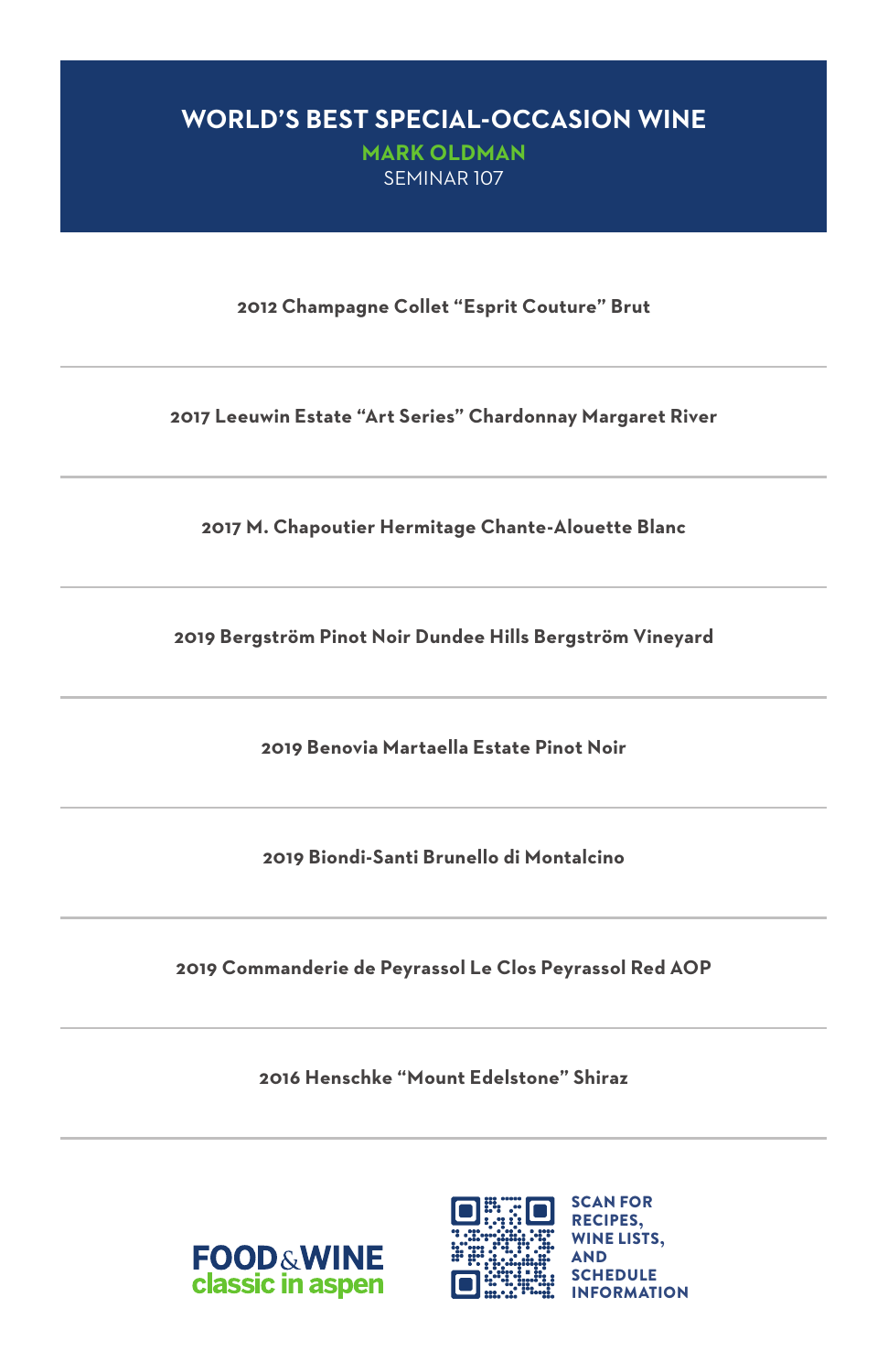#### **FAST FOOD & FANTASTIC WINE MARK OLDMAN** SEMINAR 207

**NV Ferrari Brut "F1 Cuvée" Limited Edition "Miami"**

**2019 Bodegas Avancia Cuvée de O Godello**

**2015 Trimbach Riesling Reserve 2015**

**2020 M. Chapoutier Cotes du Rhone Belleruche Rosé**

**NV Champagne Leclerc Briant Brut Rosé**

**2021 Crivelli Ruchè di Castagnole Monferrato**

**2018 Patz & Hall Sonoma Coast Pinot Noir**

**2019 Bella Luna Estate Winery Fighter Pilot Red**



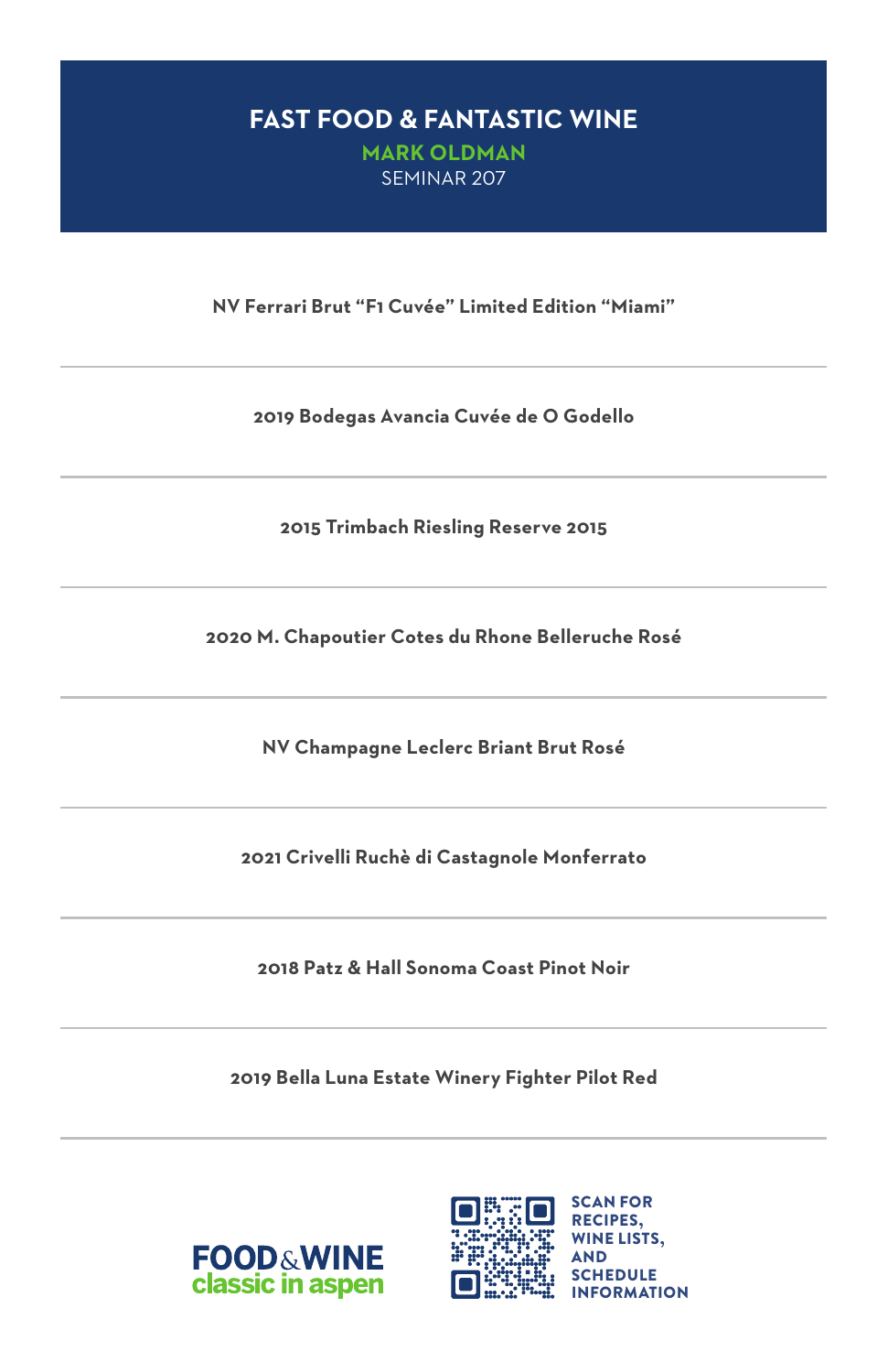### **VINTNERS NOIR: WINES FROM TOP AFRICAN AMERICAN WINEMAKERS**

**ALICIA TOWNS FRANKEN & DLYNN PROCTOR** SEMINAR 307

**NV B. Stuyvesant Premier Cru**

**2020 Wade Cellars Three By Wade Chenin Blanc**

**2020 McBride Sisters Collection Great Escape Reserve Chardonnay**

**2020 Maison Noir Wines Oregogne Pinot Noir**

**2018 Le Artishasic Lagier-Meredith Syrah**

**2019 Mount Peak Sentinel Cabernet Sauvignon**



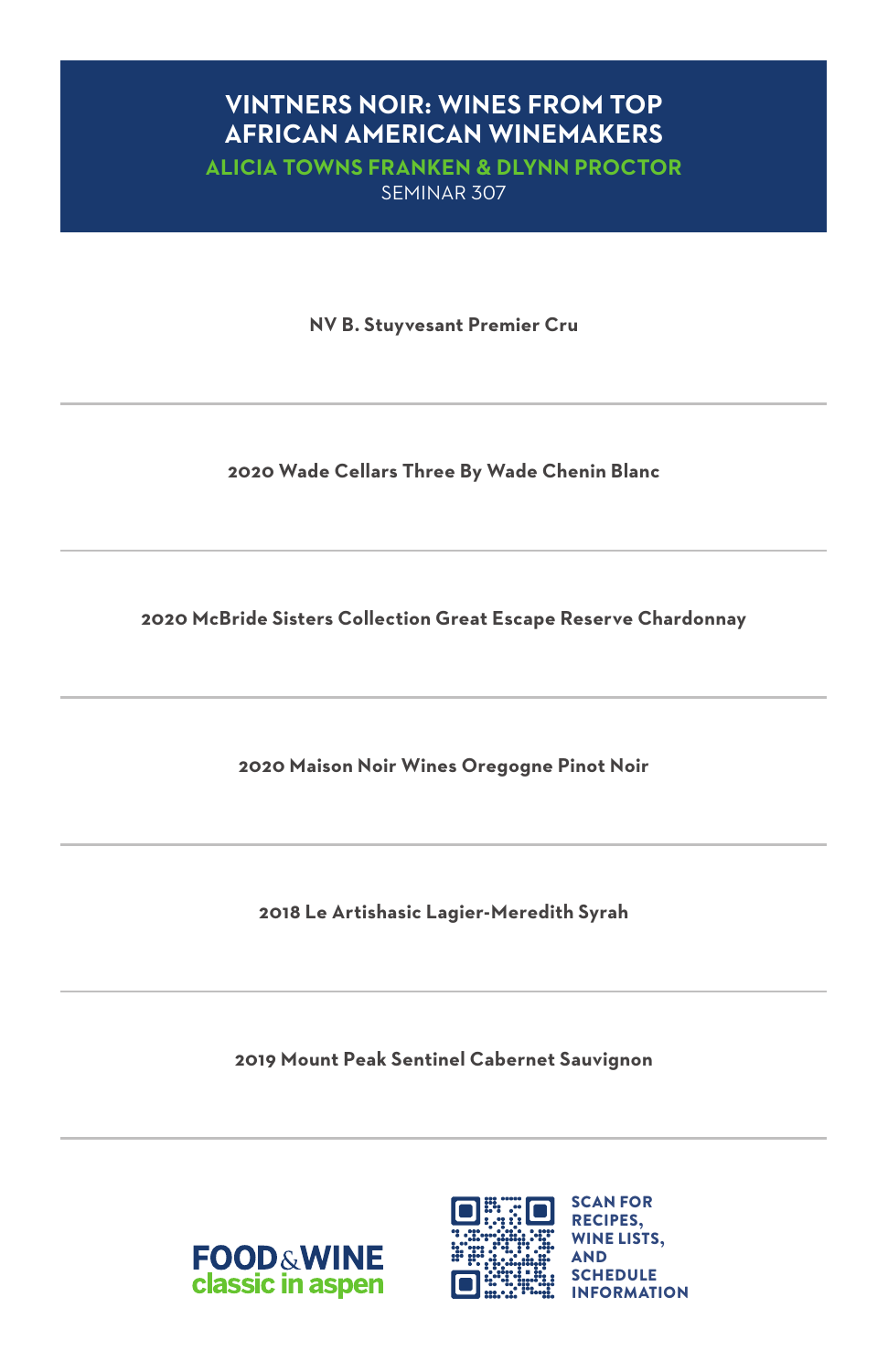# **UNLOCKING THE SECRETS OF SPANISH WINE**

**ANTHONY GIGLIO** SEMINAR 407

**2018 Nisia Las Suertes Old Vines Verdejo, Bodegas Ordóñez, DO Rueda**

**2020 'Conasbrancas, Fedellos do Couto, Region Galicia**

**2020 Finca Torremilanos Ojo Gallo Clarete, Bodegas Peñalba Lopez, Region Ribera del Duero**

 **2018 'La Tremenda' Monastrell, Bodegas Enrique Mendoza, DO Alicante**

**2017 'Perpetual', Torres, DOCa Spain Priorat**

**2018 'Gabaxo', Olivier Riviere, DOCa Rioja**

**2018 'Volver' Single Vineyard Tempranillo, Bodegas Volver, DO La Mancha**

**2015 Fincas Vinas de Arcilla' Viñas de Anguix, Goyo Garcia Viadero, DO Ribera del Duero**



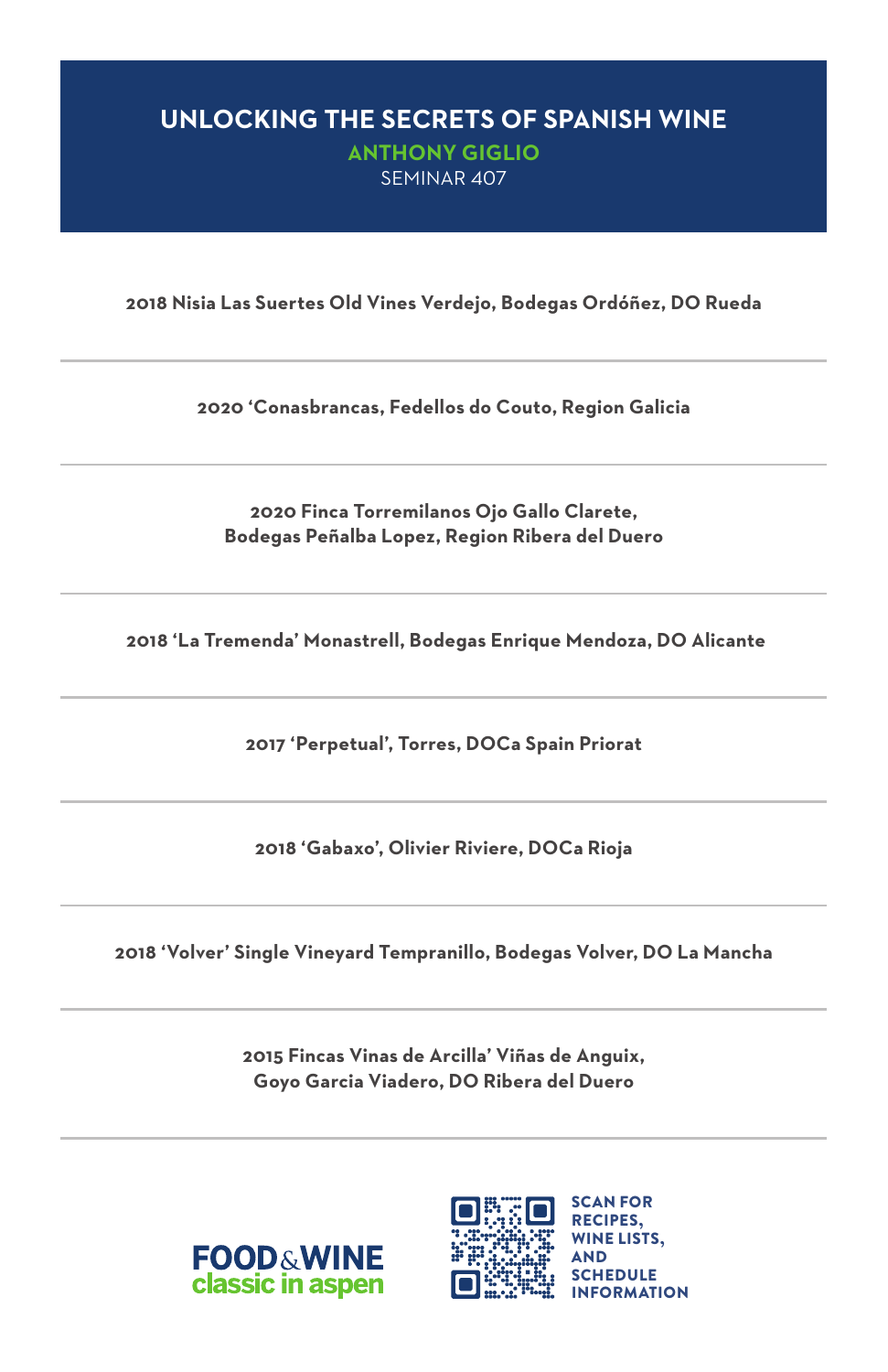#### **WORLD'S BEST SPECIAL-OCCASION WINE**

**MARK OLDMAN**  SEMINAR 507

**2012 Champagne Collet "Esprit Couture" Brut**

**2017 Leeuwin Estate "Art Series" Chardonnay Margaret River**

 **2017 M. Chapoutier Hermitage Chante-Alouette Blanc**

 **2019 Bergström Pinot Noir Dundee Hills Bergström Vineyard**

**2019 Benovia Martaella Estate Pinot Noir**

**2019 Biondi-Santi Brunello di Montalcino**

**2019 Commanderie de Peyrassol Le Clos Peyrassol Red AOP**

**2016 Henschke "Mount Edelstone" Shiraz**



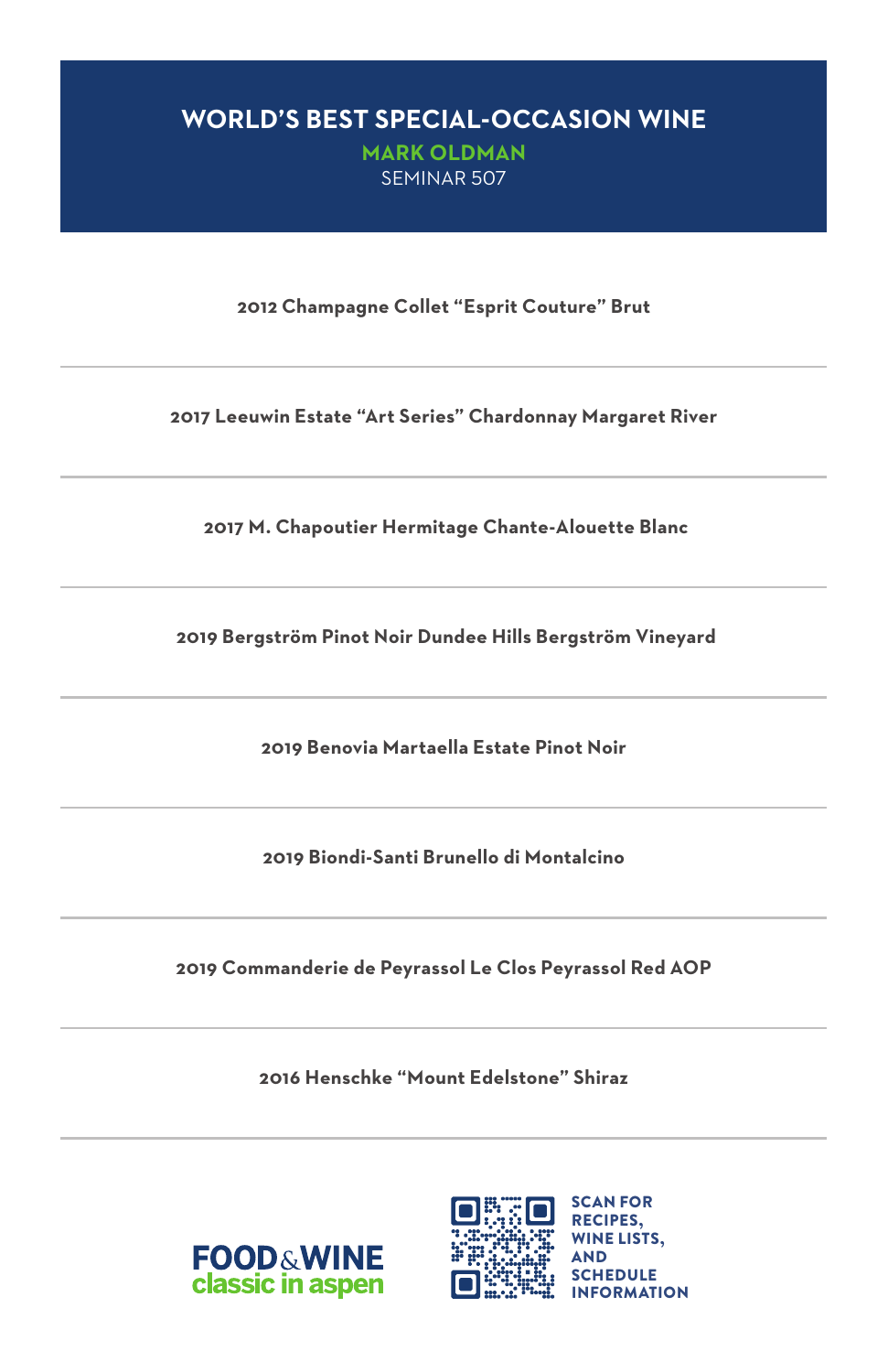### **SWEET & SALTY: CHOCOLATE & CHEESE WITH WINE**

**WANDA MANN**  SEMINAR 108

#### **JASPER HILL FARM CHEESE Whitney, Sherry Gray, Bayley Hazen Blue**

#### **GOODNOW FARMS CHOCOLATE**

**Mexico - Almendra Blanca, Peru - Ucayali, Ecuador - Esmeraldas**

#### **WINES**

**2020 Gradis' Ciutta Sauvignon Collio**

**2020 Domaine Wachau Grüner Veltiner, Federspiel Terrassen**

**NV Altemasi Trentodoc Brut**

 **NV Codorniu Limited Edition Rose**

 **NV Lini 910 Lambrusco Rosso**

**2014 Quinta do Crasto Late Bottled Vintage Port**



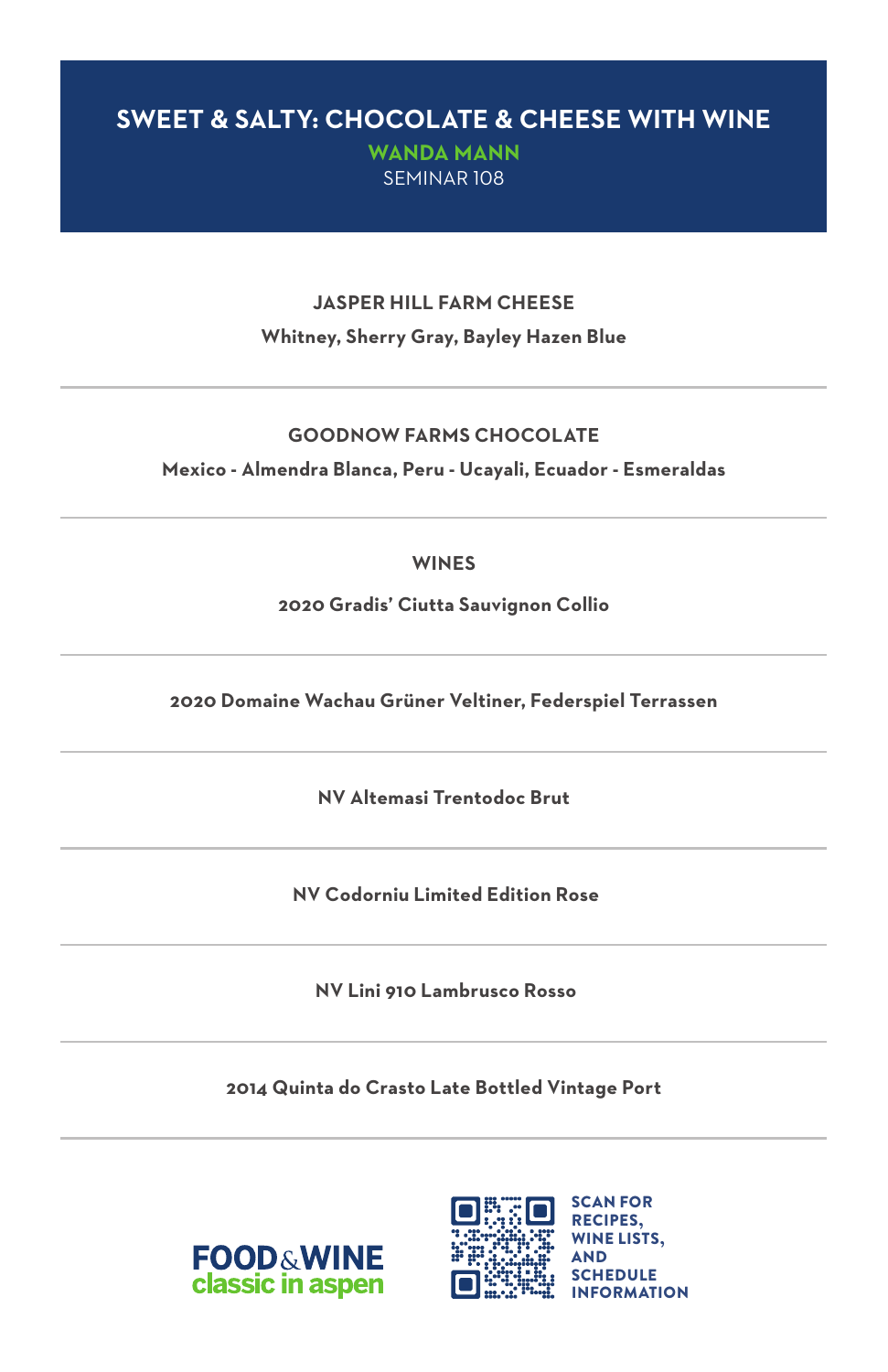#### **ICONIC ITALIAN WINES BOBBY STUCKEY & CARLIN KARR**  SEMINAR 208

**2019 Tiefenbruner Muller Thurgau "Feldmarshall"**

**2019 Borgo del Tiglio Friulano Ronco delle Chiesa**

**2019 Livio Felluga Terre Alte**

**2016 Vodopivec Vitovska 'Origine'**

**2018 Tiberio Fonte Canale (Trebbiano d'Abruzzo)**

**2019 Marisa Cuomo Fiorduva**

**2017 Benanti Pietra Marina**



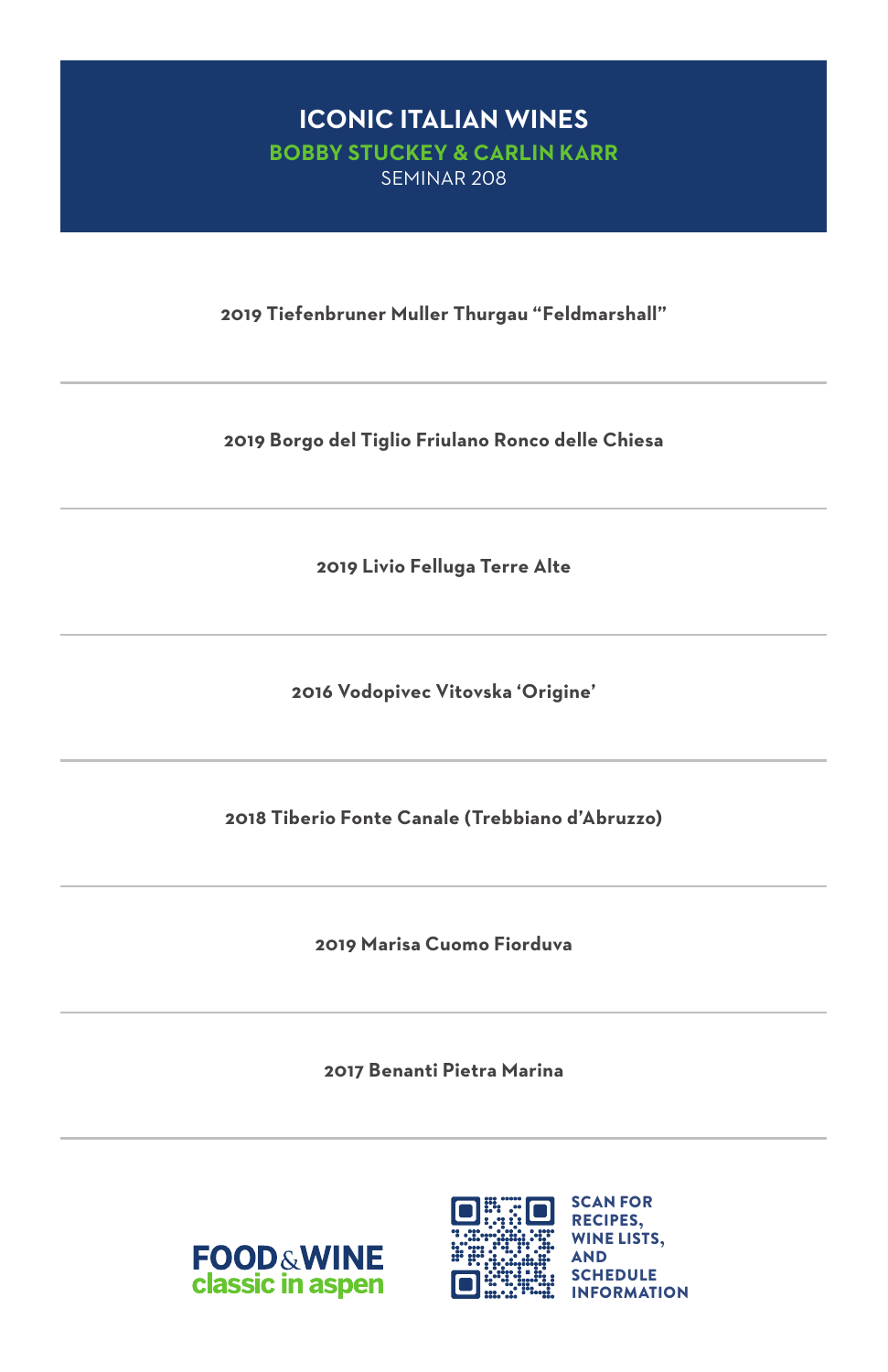#### **ICONIC ITALIAN WINES BOBBY STUCKEY & CARLIN KARR**  SEMINAR 408

**2019 Tiefenbruner Muller Thurgau "Feldmarshall"**

**2019 Borgo del Tiglio Friulano Ronco delle Chiesa**

**2019 Livio Felluga Terre Alte**

**2016 Vodopivec Vitovska 'Origine'**

**2018 Tiberio Fonte Canale (Trebbiano d'Abruzzo)**

**2019 Marisa Cuomo Fiorduva**

**2017 Benanti Pietra Marina**



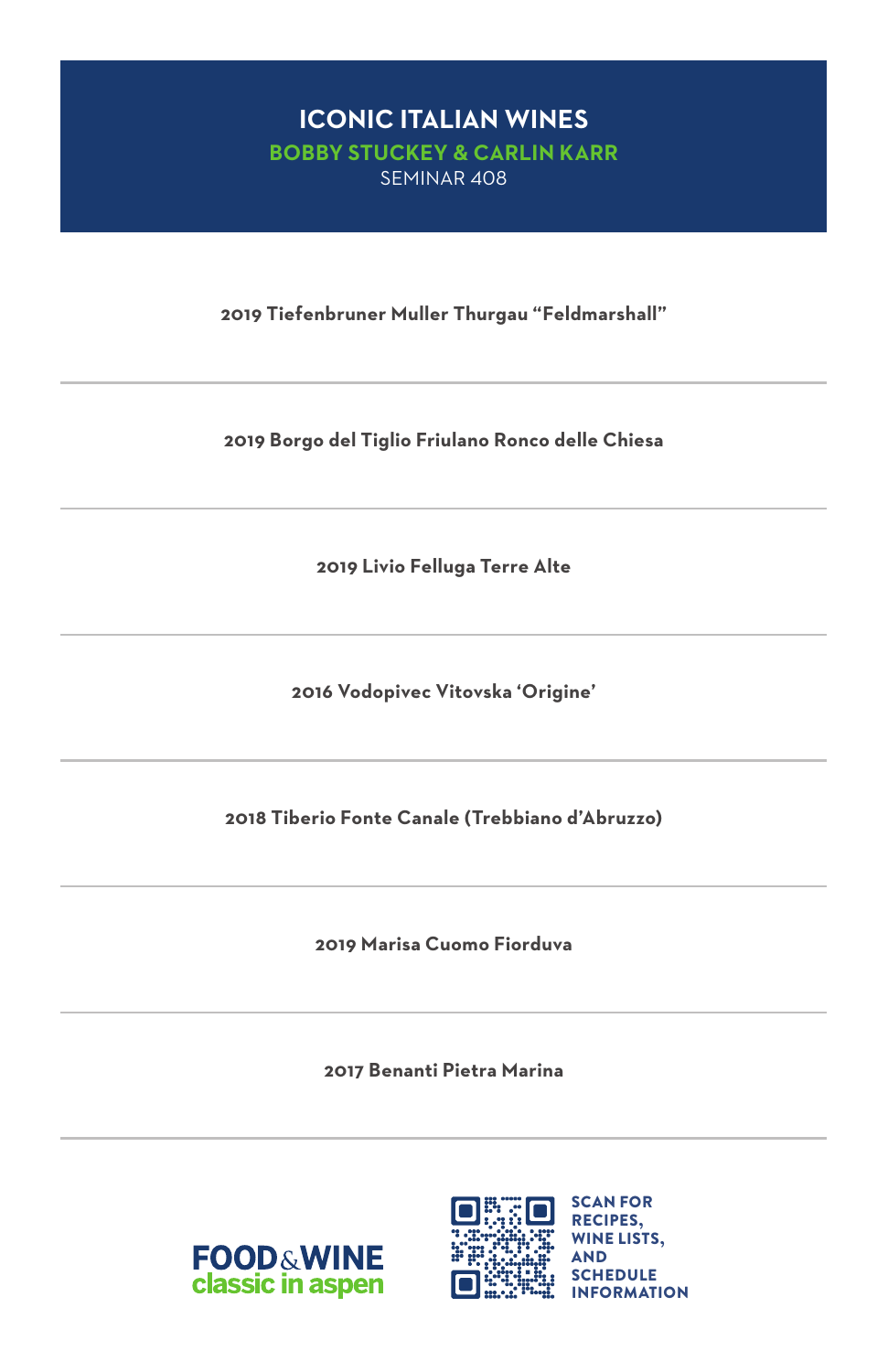### **SWEET & SALTY: CHOCOLATE & CHEESE WITH WINE**

**WANDA MANN**  SEMINAR 508

#### **JASPER HILL FARM CHEESE Whitney, Sherry Gray, Bayley Hazen Blue**

#### **GOODNOW FARMS CHOCOLATE**

**Mexico - Almendra Blanca, Peru - Ucayali, Ecuador - Esmeraldas**

#### **WINES**

**2020 Gradis' Ciutta Sauvignon Collio**

**2020 Domaine Wachau Grüner Veltiner, Federspiel Terrassen**

**NV Altemasi Trentodoc Brut**

 **NV Codorniu Limited Edition Rose**

 **NV Lini 910 Lambrusco Rosso**

**2014 Quinta do Crasto Late Bottled Vintage Port**



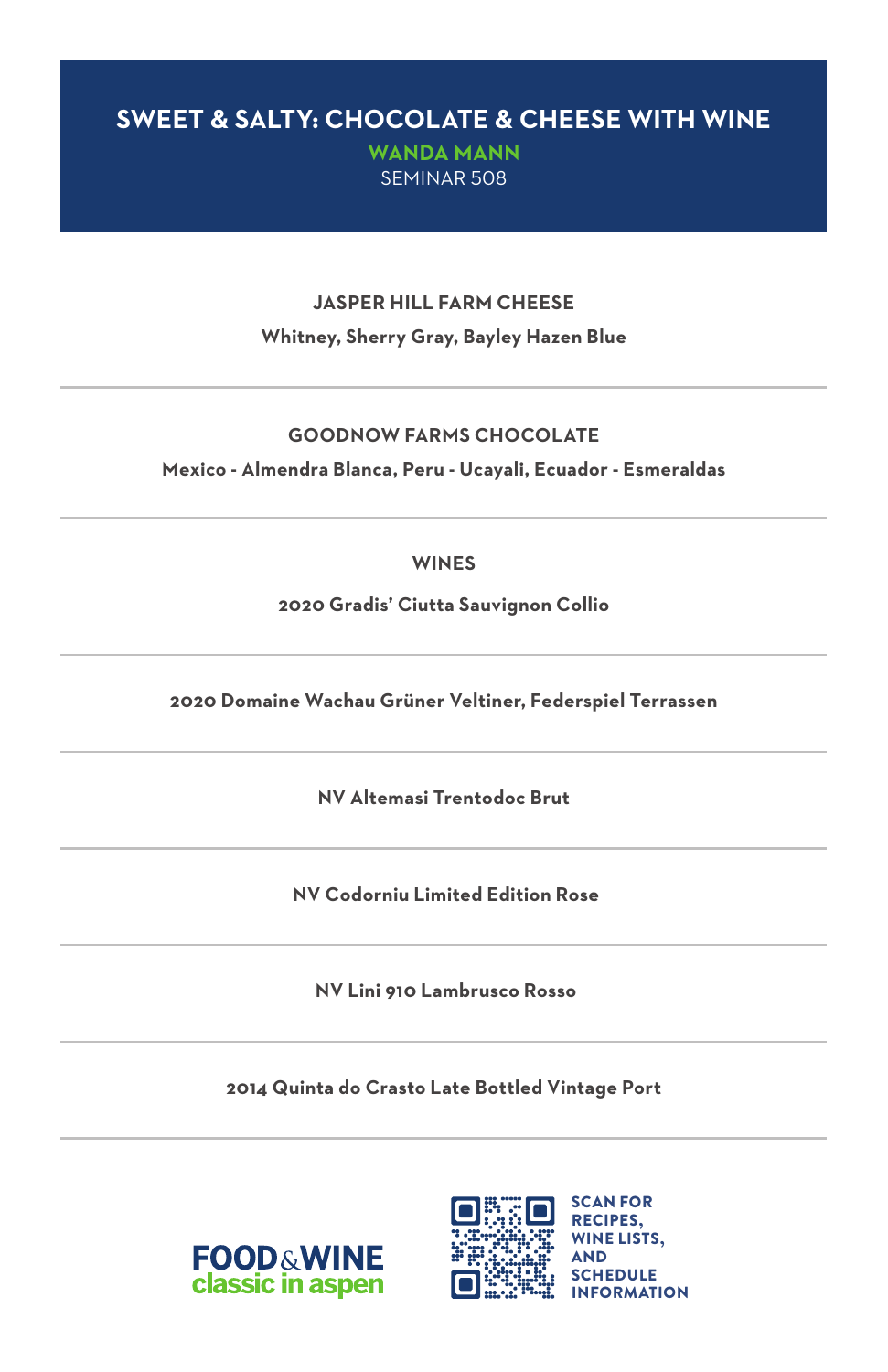#### **THE WINE LESS TRAVELED: DISCOVERING ITALY'S HIDDEN GEMS**

**ANTHONY GIGLIO**  SEMINAR 110

**2019 Suavia Monte Carbonare Soave Classico Veneto, Italy**

**2019 Giacomo Borgogno & Figli Derthona Timorasso Colli Tortonesi Piedmont, Italy**

**2019 J. Hofstätter Kolbenhof Gewurztraminer Alto Adige Trentino-Alto Adige, Italy**

 **2020 Planeta Cerasuolo di Vittoria DOCG Sicily, Italy**

**2019 Feudo Montoni Nero d'Avola Lagnusa Sicilia DOC**

**2017 Donnafugata Mille Una Notte**

**2018 Cantine Argiolas Korem 'Bovale' Isola dei Nuraghi Rosso IGT**

**2016 Tormaresca Bocca di Lupo Castel del Monte Puglia, Italy**



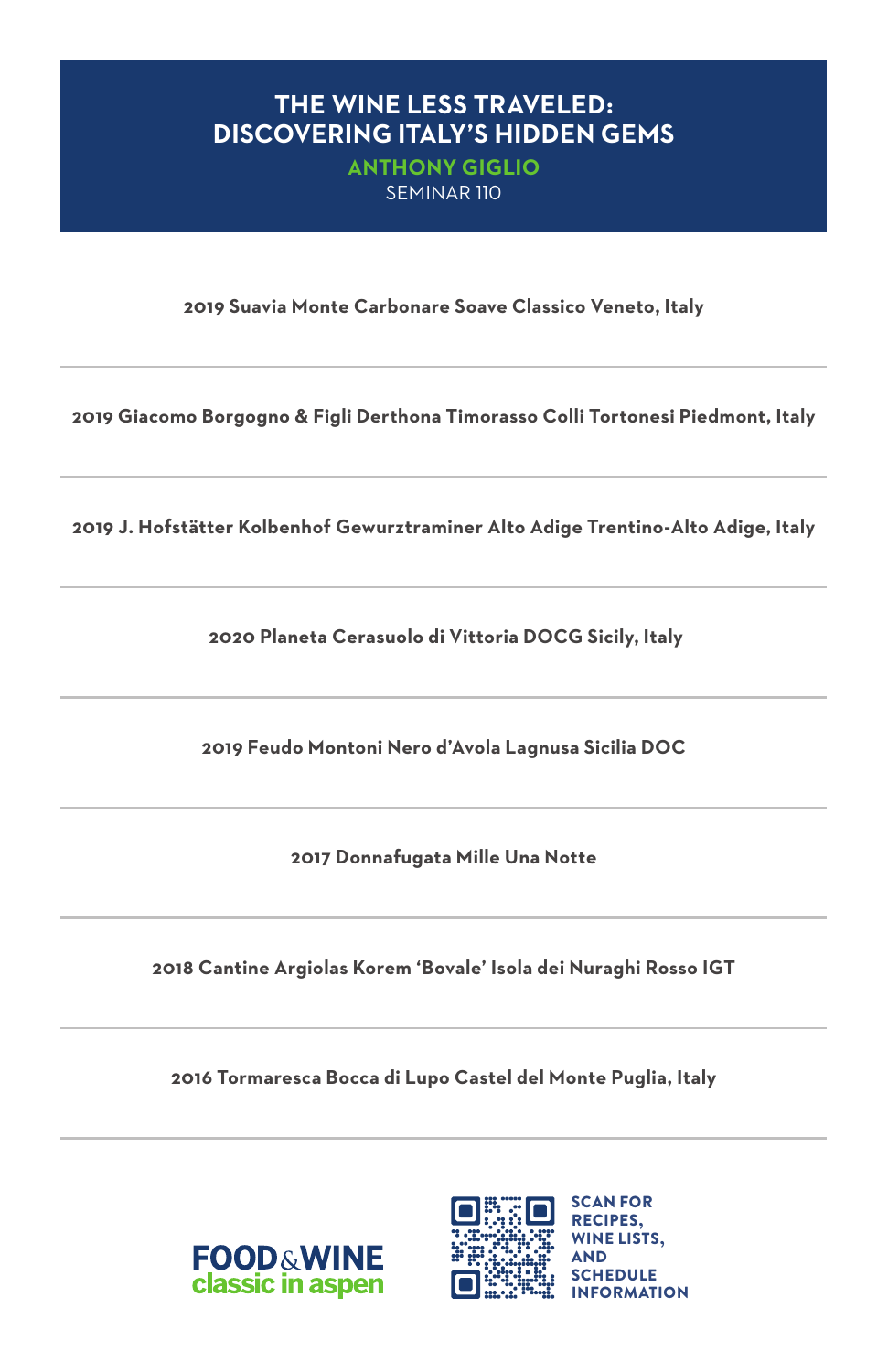# **LEGENDARY REDS: BAROLO vs BURGUNDY**

**ALICIA TOWNS FRANKEN & DLYNN PROCTOR**  SEMINAR 210

**2018 Thibault Liger Belair Corton Clos du Roi**

**2019 Jean-Marc Boillot Volnay Pitures Premier Cru**

**2018 HENRI GOUGES Nuits St Georges Clos des Porrets, 1er Cru 2018**

**2015 Crissante Alessandria Barolo del Comune di La Morra**

**2014 Pio Cesare Pio Cesare**

**2017 Massolino Barolo**



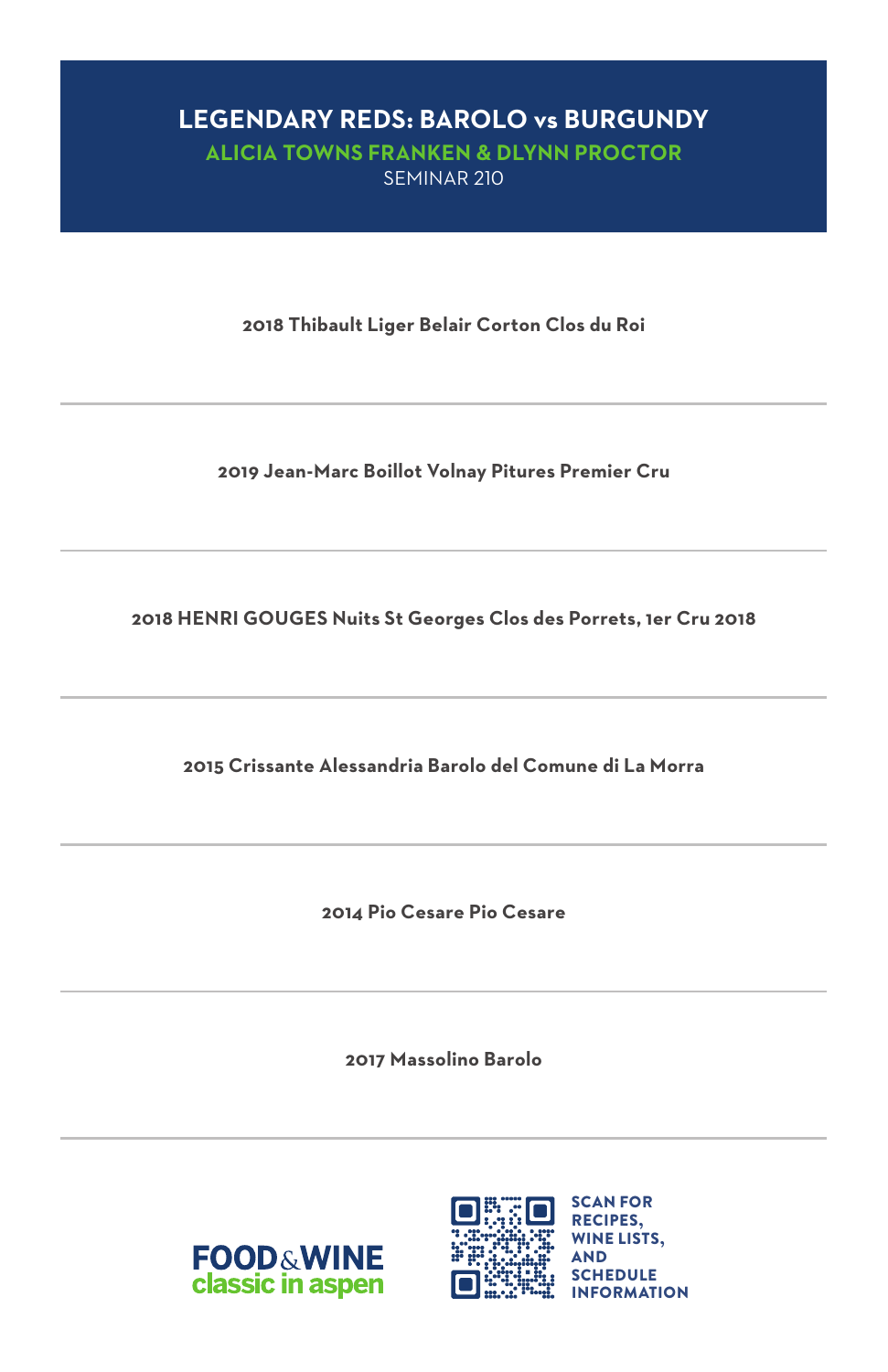### **THE WINE LESS TRAVELED: DISCOVERING ITALY'S HIDDEN GEMS**

**ANTHONY GIGLIO**  SEMINAR 310

**2019 Suavia Monte Carbonare Soave Classico Veneto, Italy**

**2019 Giacomo Borgogno & Figli Derthona Timorasso Colli Tortonesi Piedmont, Italy**

**2019 J. Hofstätter Kolbenhof Gewurztraminer Alto Adige Trentino-Alto Adige, Italy**

 **2020 Planeta Cerasuolo di Vittoria DOCG Sicily, Italy**

**2019 Feudo Montoni Nero d'Avola Lagnusa Sicilia DOC**

**2017 Donnafugata Mille Una Notte**

**2018 Cantine Argiolas Korem 'Bovale' Isola dei Nuraghi Rosso IGT**

**2016 Tormaresca Bocca di Lupo Castel del Monte Puglia, Italy**



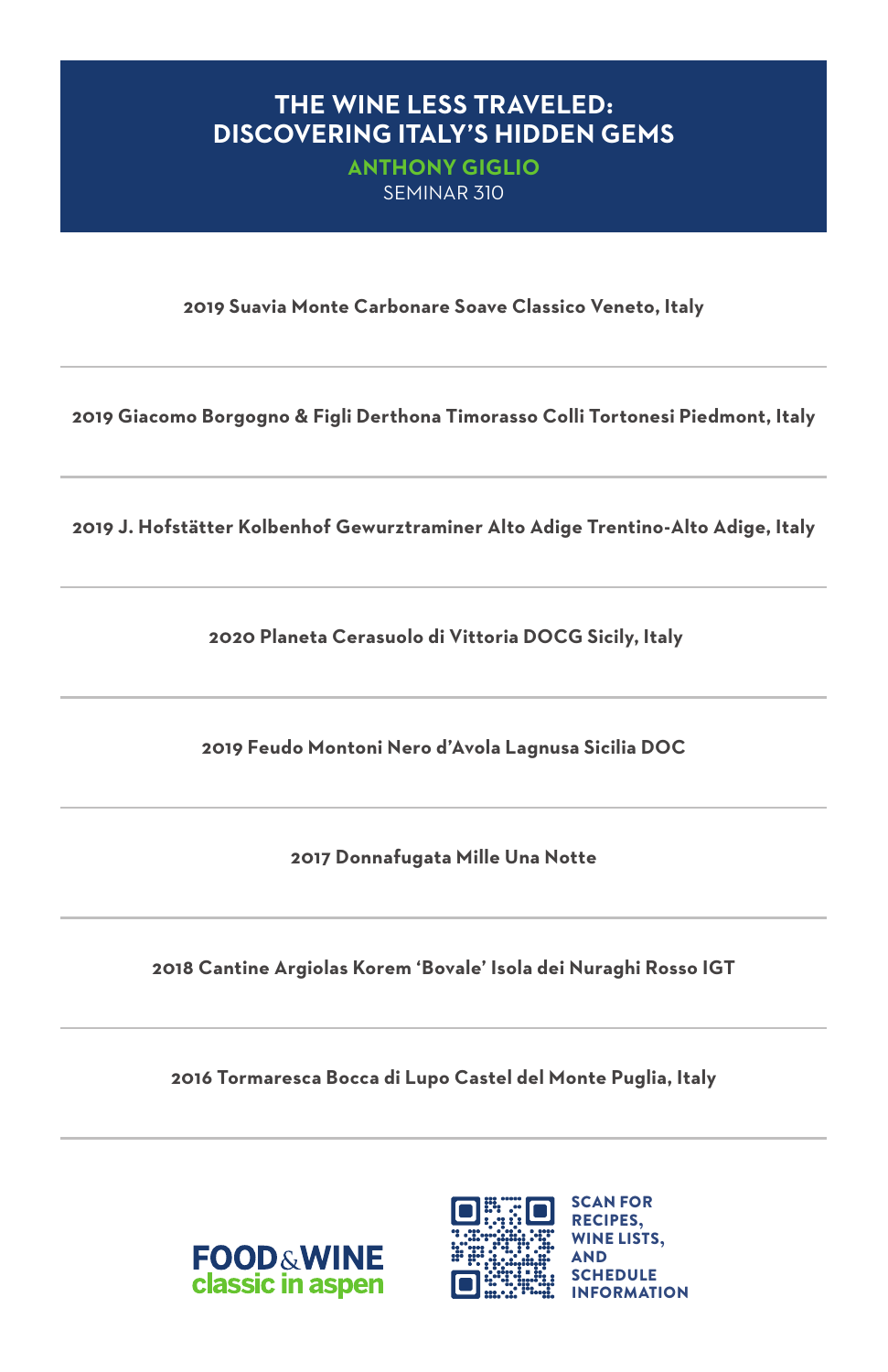# **LEGENDARY REDS: BAROLO vs BURGUNDY**

**ALICIA TOWNS FRANKEN & DLYNN PROCTOR**  SEMINAR 410

**2018 Thibault Liger Belair Corton Clos du Roi**

**2019 Jean-Marc Boillot Volnay Pitures Premier Cru**

**2018 HENRI GOUGES Nuits St Georges Clos des Porrets, 1er Cru 2018**

**2015 Crissante Alessandria Barolo del Comune di La Morra**

**2014 Pio Cesare Pio Cesare**

**2017 Massolino Barolo**



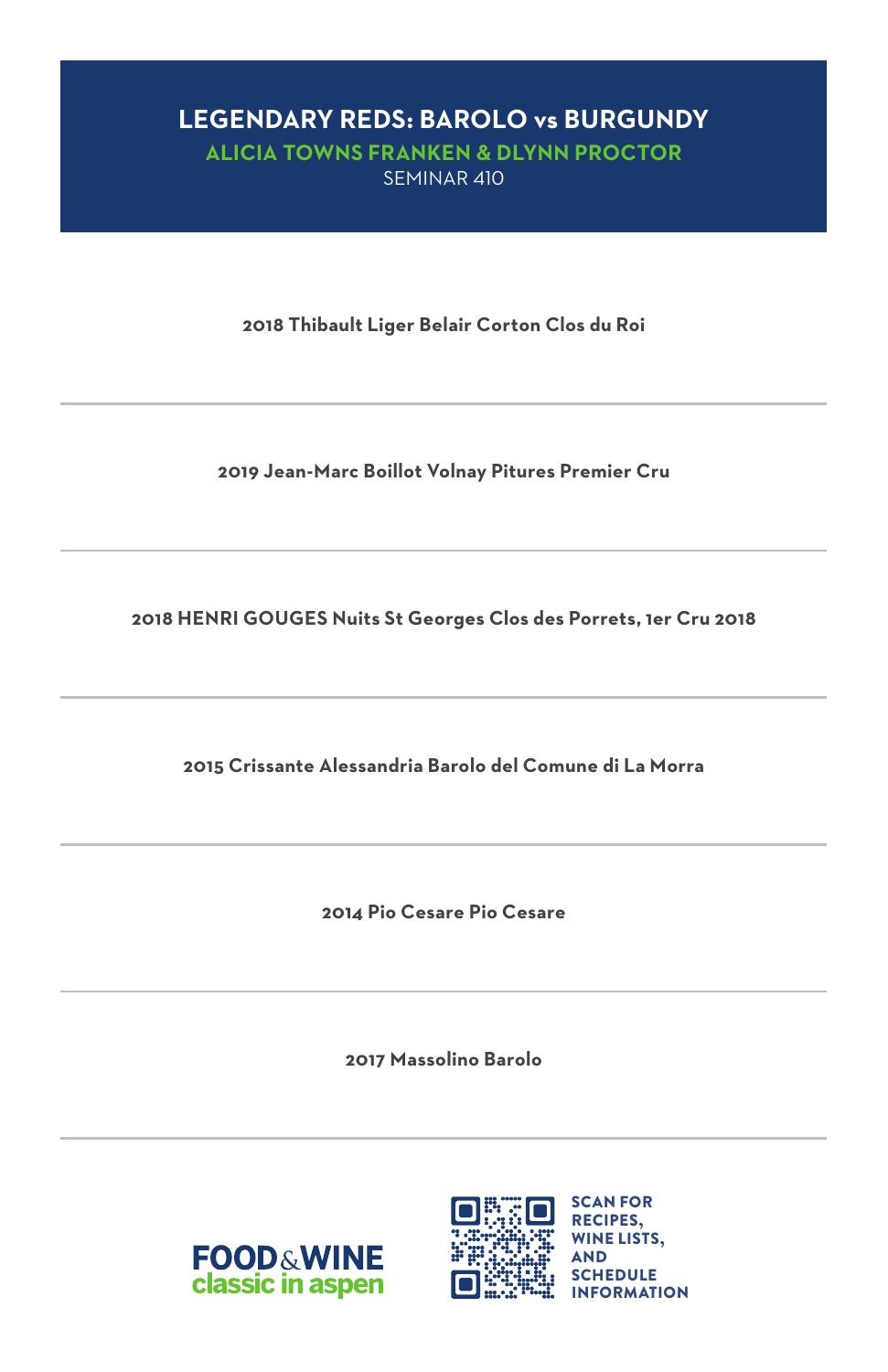#### **BUBBLES, BUBBLES, BUBBLES: SPARKLING WINE BEYOND CHAMPAGNE**

**AMANDA MCCROSSIN**  SEMINAR 510

**NV Clover Hill Brut Rosé, Tasmania**

**2018 Benovia Blanc de Noir, Russian River Valley**

**2014 Gran Moraine Blanc de Blancs, Yamhill-Carlton, Oregon**

**NV JCB No. 47, Brut, India**

**2016 Ferrari Perlé Rosé, Trentino, Italy**

**2019 Fuchs und Hase Pet Nat Rosé**

**NV Lini 910 Labrusca Lambrusco Rosso**



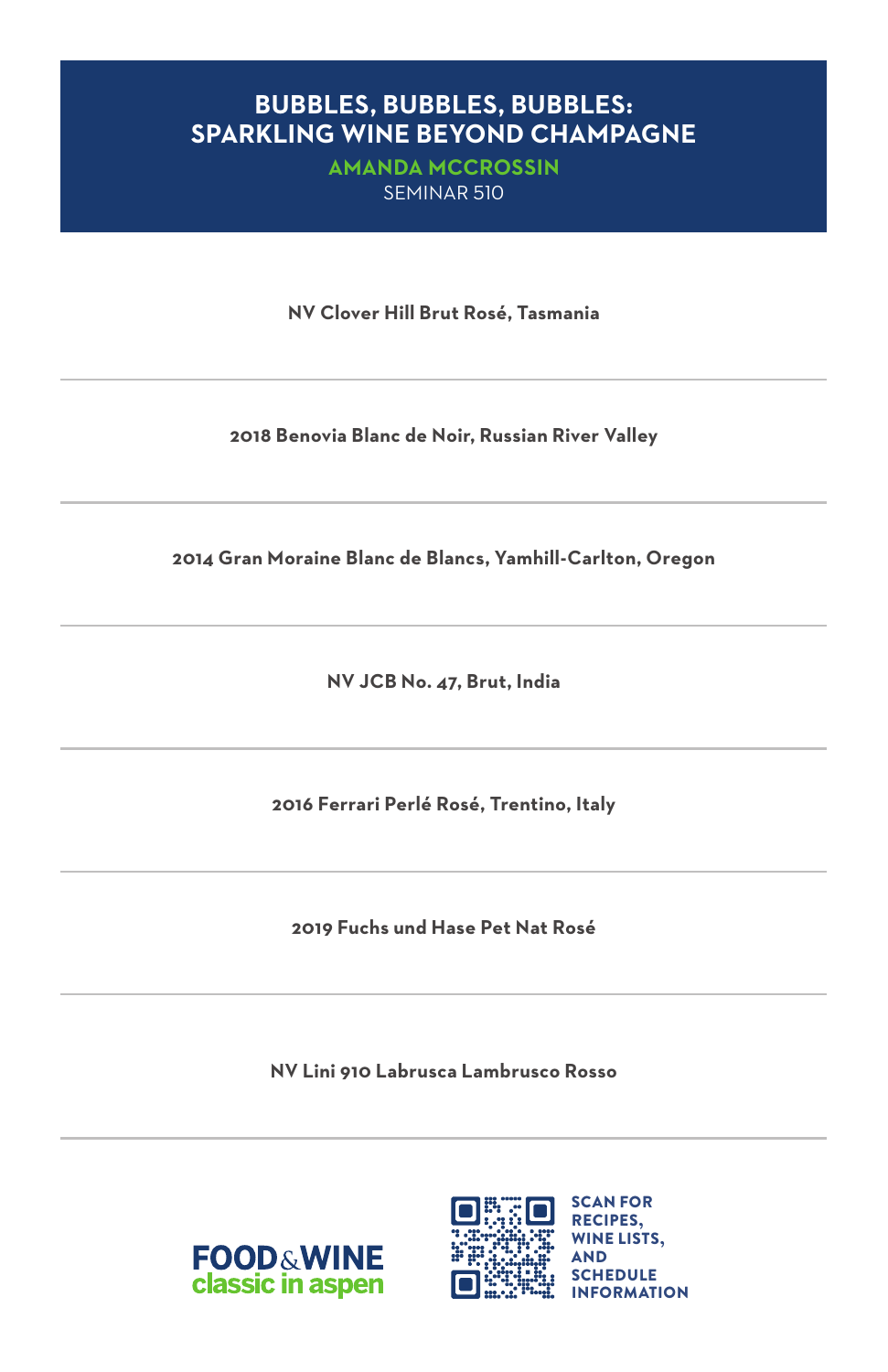#### **CHAMPAGNE FOR EVERY OCCASION JUNE RODIL**

SEMINAR 111

**NV Broadbent Selections June's Rose**

**NV Delamotte Brut**

**NV Denis Chaput Mésogée Brut**

**NV Vilmart Cuvee Rubis Brut**

**2013 Marc Herbert Rive Gauche-Rive Droit Grand Cru**

**2012 Dom Perignon Dom Perignon**

**NV Krug Cuvee**



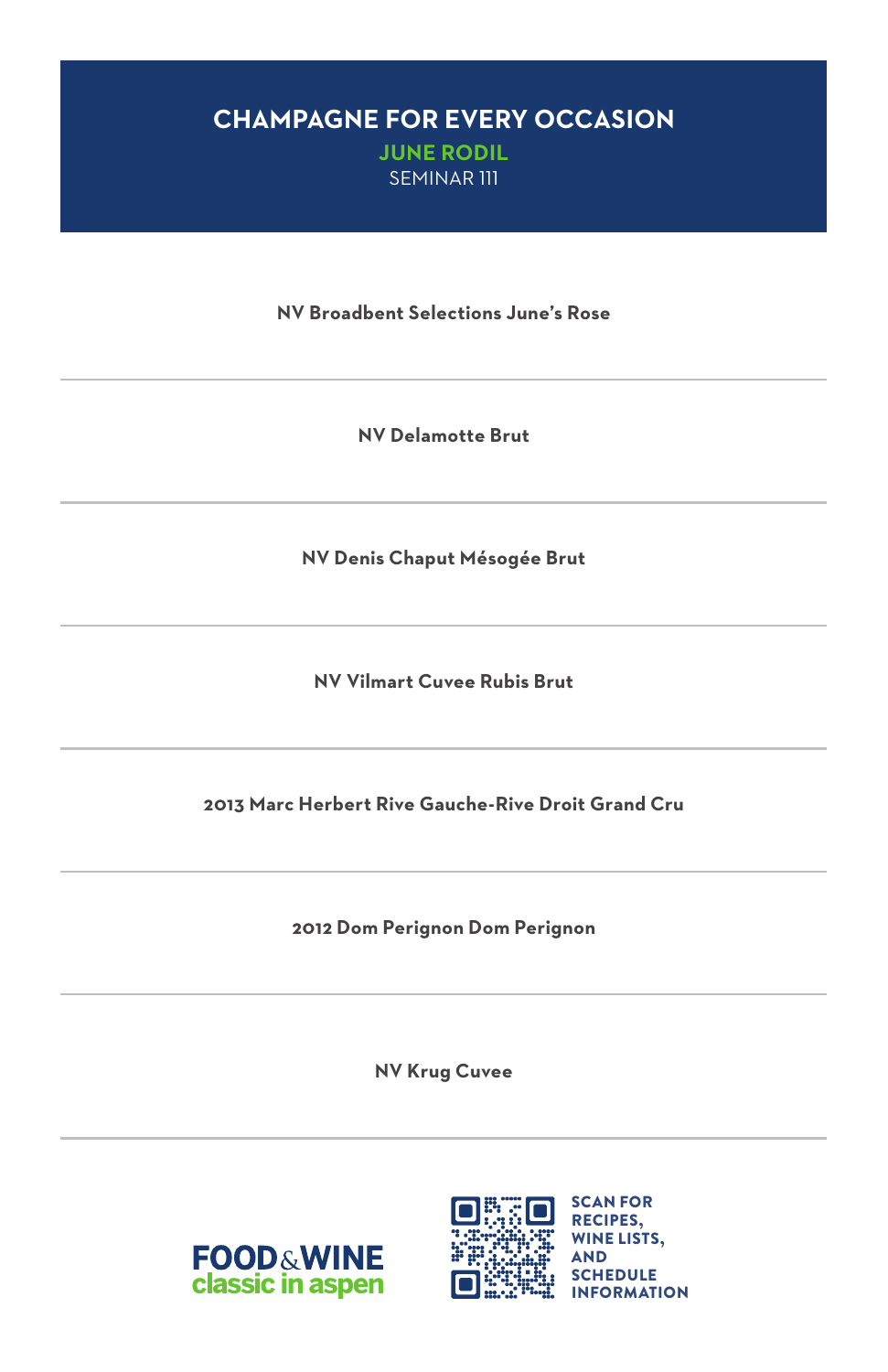### **WINE & POTATO CHIPS: SALT, PEPPER, PINOT AND MORE!**

**RAY ISLE**  SEMINAR 211

**NV Delamotte Champagne Brut**

**2020 Sattlerhof Sauvignon Blanc Südsteirmark**

**2018 Domaine Chanson Savigny-Les-Beaune 1er Cru Hauts Marconnets Domaine**

**2020 Sarrazin Bourgogne Rouge**

**2019 Hartford Court Highwire Vineyard Zinfandel**

**2012 Trimbach Reserve Personelle Pinot Gris**

**2019 Andrew Latta Upland Vineyard Grenache**

**NV Lustau East India Solera Sherry**



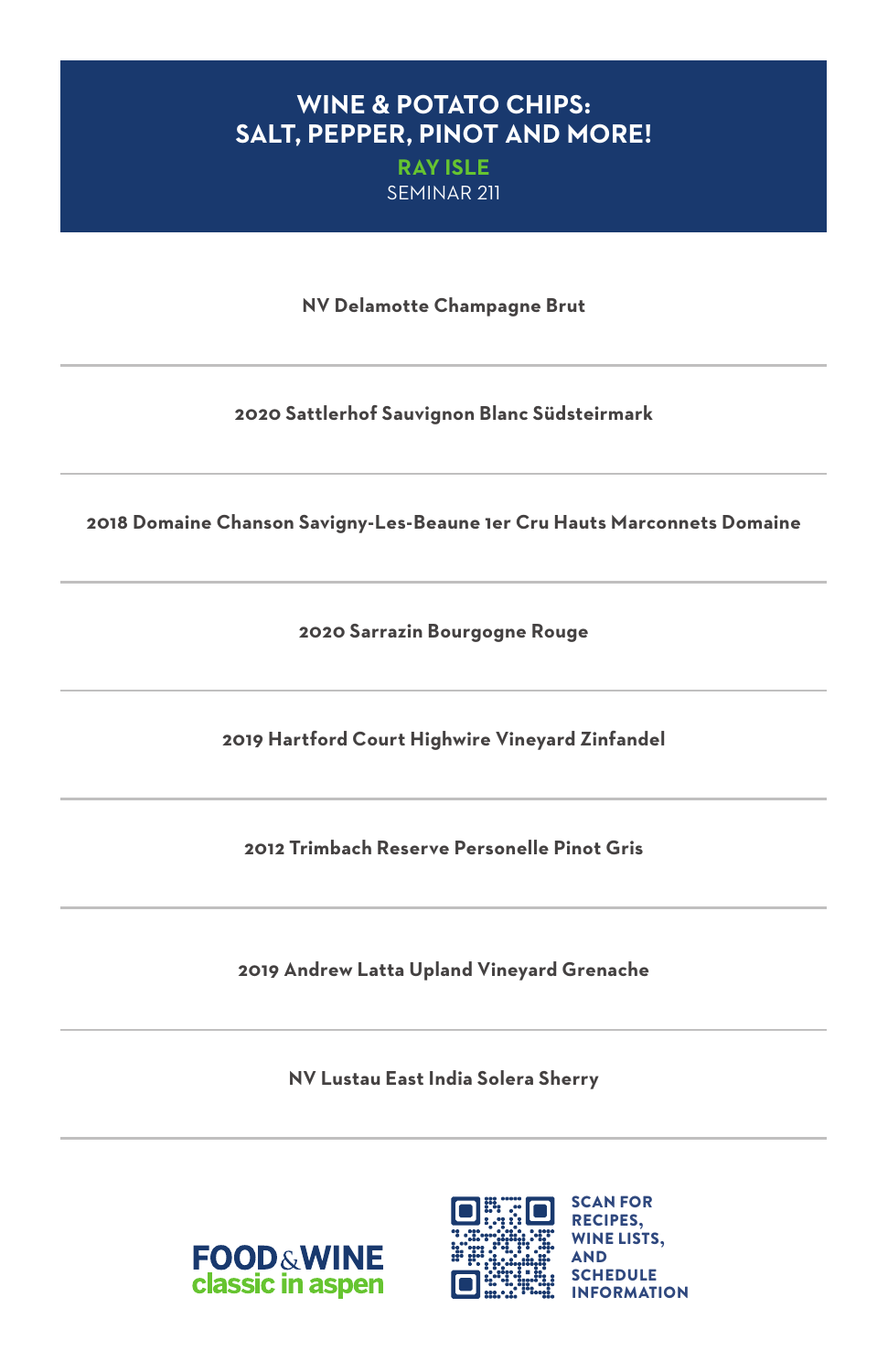### **CHAMPAGNE FOR EVERY OCCASION JUNE RODIL**

SEMINAR 311

 **NV June's Rose**

**NV Pierre Peters Blanc de Blanc Cuvee Reserve Brut**

**NV Denis Chaput Mésogée Brut NV**

**NV Billecart Salmon Brut Rosé**

**2012 Bollinger Grand Annee**

**2013 Gaston Chiquet Special Club**

**NV Roederer 242 Brut**

**2014 Roederer Cristal**



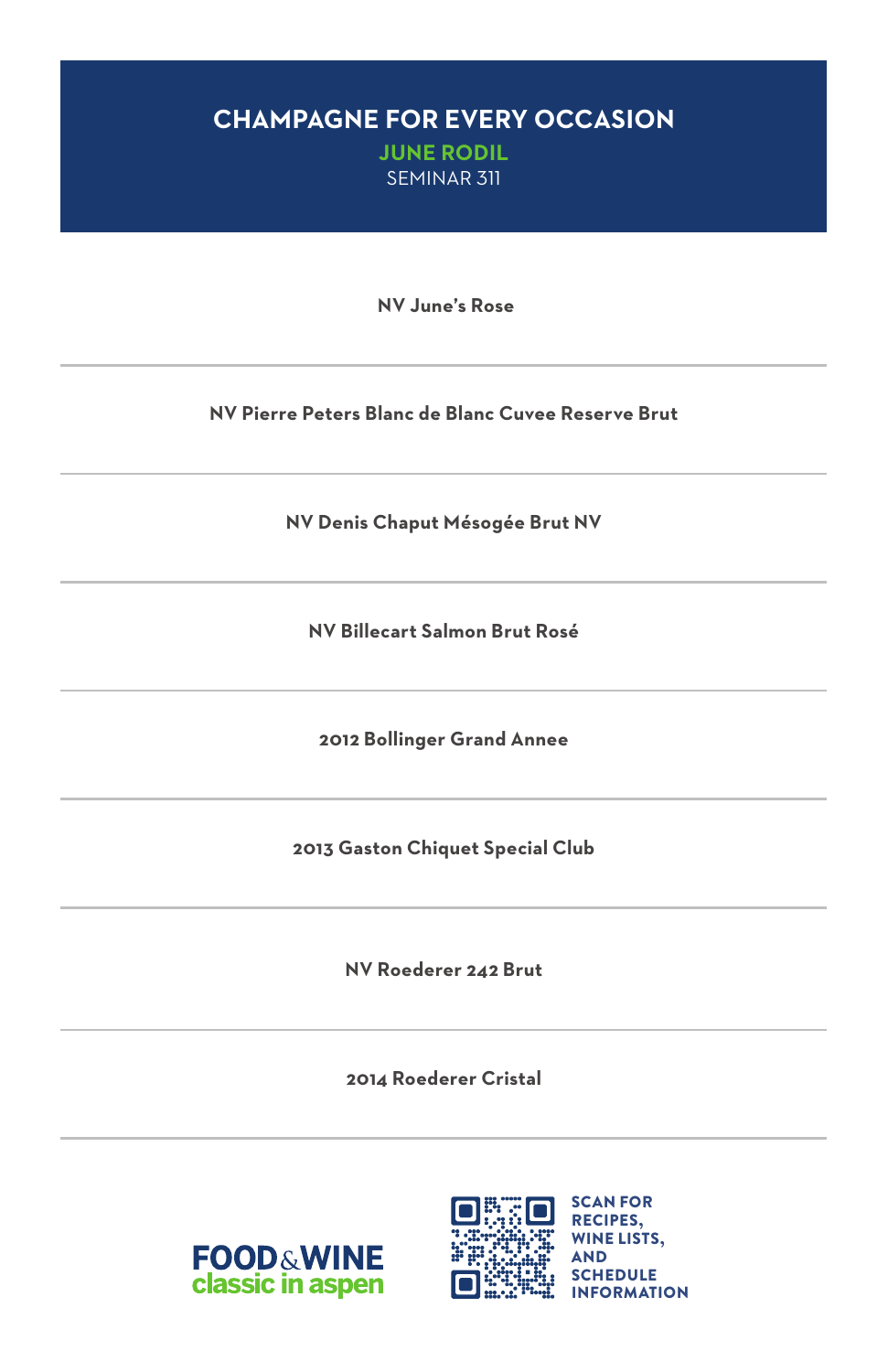### **WINE & POTATO CHIPS: SALT, PEPPER, PINOT AND MORE!**

**RAY ISLE**  SEMINAR 411

**NV Delamotte Champagne Brut**

**2020 Sattlerhof Sauvignon Blanc Südsteirmark**

**2018 Domaine Chanson Savigny-Les-Beaune 1er Cru Hauts Marconnets Domaine**

**2020 Sarrazin Bourgogne Rouge**

**2019 Hartford Court Highwire Vineyard Zinfandel**

**2012 Trimbach Reserve Personelle Pinot Gris**

**2019 Andrew Latta Upland Vineyard Grenache**

**NV Lustau East India Solera Sherry**



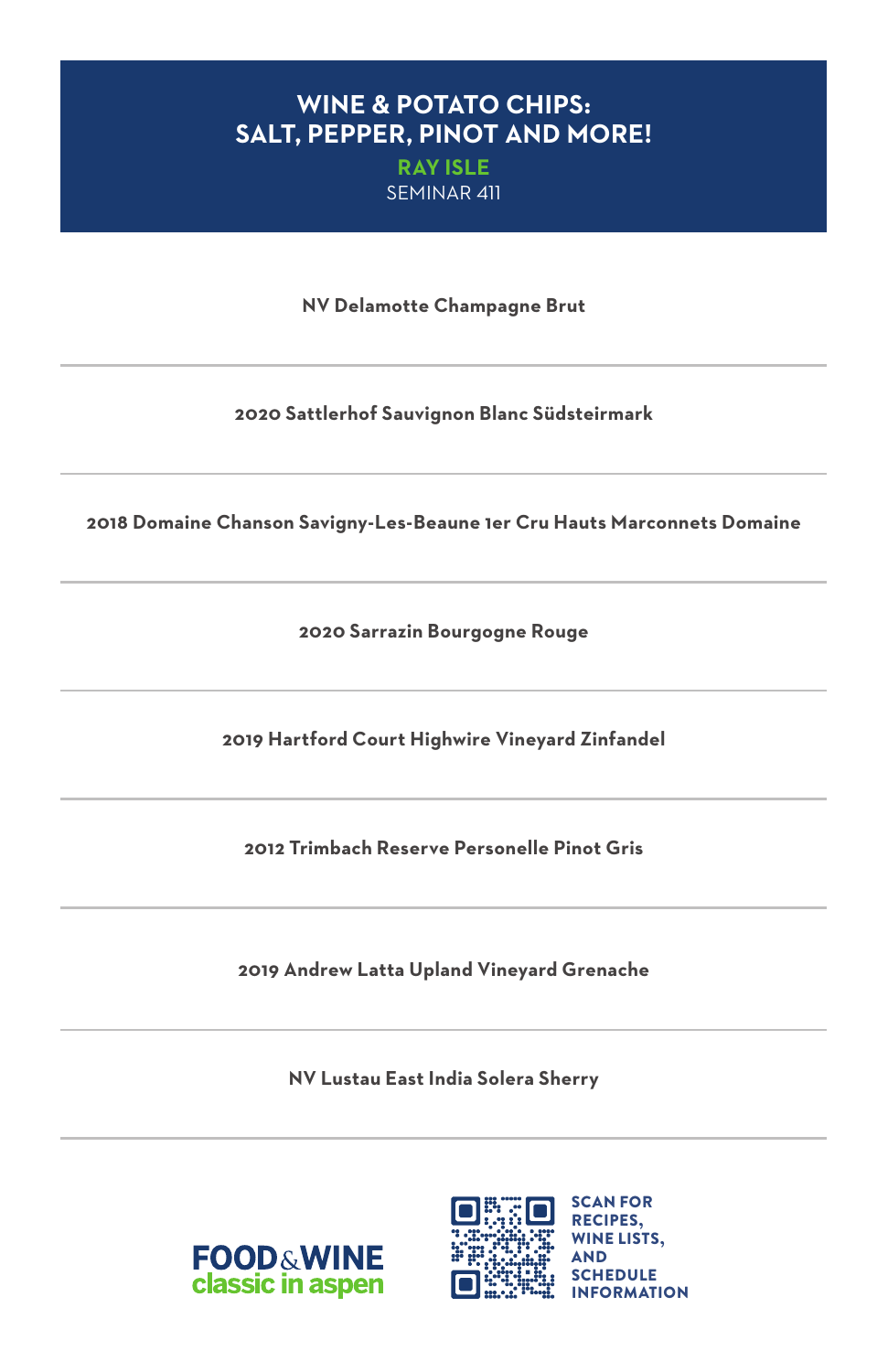#### **THE JUDGMENT OF ASPEN: SUPERSTAR CABERNETS FROM AROUND THE WORLD**

**RAY ISLE**  SEMINAR 511

 **2018 Moss Wood Cabernet Sauvignon**

**2016 Le Macchiole Paleo Rosso**

**2019 Concha y Toro Don Melchor Cabernet Sauvignon**

**2017 Zuccardi Family Finca de los Membrillos Mendoza**

 **2015 Château Talbot Saint-Julien Bordeaux Grand Cru Classé**

**2018 Chateau Montelena Napa Valley Estate Cabernet Sauvignon**

 **2018 Figgins Estate Walla Walla Estate Red Wine**

**2018 Cornell Vineyards Estate Cabernet Sauvignon**



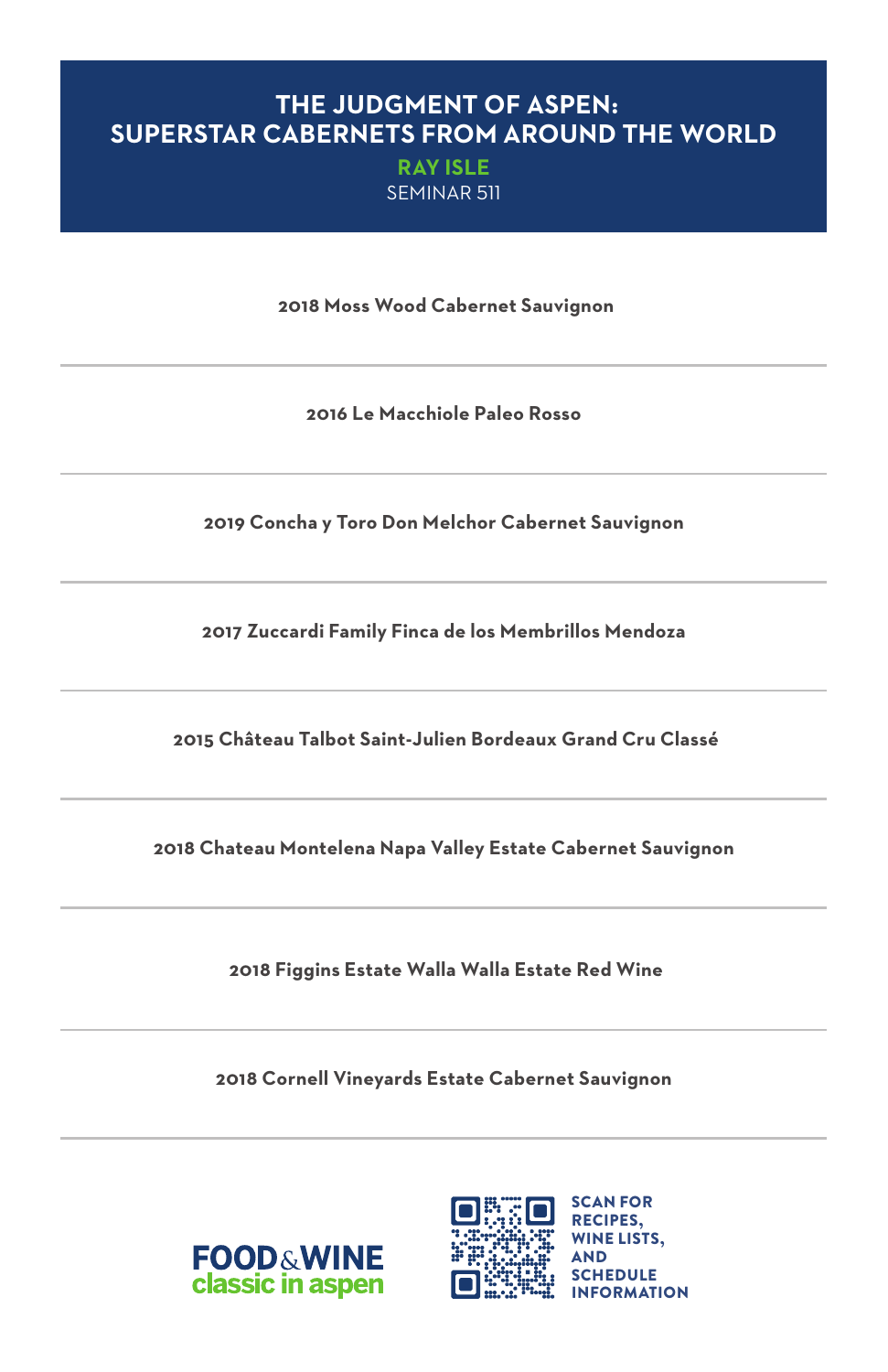#### **VINO Y JAMON: GREAT SPANISH WINES & HAM**

**SABATO SAGARIA**  SEMINAR 105

> **FERMÍN Jamón Iberico**

#### **CONSORCIO DEL JAMÓN SERRANO ESPAÑOL Jamón Serrano**

**WINES**

**2019 Brut Rose 'de Nit' Raventós i Blanc, Catalonia region**

**NV 'Manzanilla Papirusa', Lustau, D.O. Manzanilla Sanlúcar de Barrameda**

**2019 Godello 'Ultreia', Bodegas y Viñedos Raúl Peréz, DO Bierzo**

**2021 'Gessamí', Gramona, Penedés region**

**2021 'Rubentis' Rosé, Ameztoi, DO Chacolí de Guetaria**

**2018 'Pícaro Clarete', Dominio del Águila, DO Ribera del Duero**

**2019 'Vara y Pulgar', Alberto Orte, VT de Cádiz**

**2016 'Conde de los Andes', Bodegas Ollauri, DOCa Rioja**



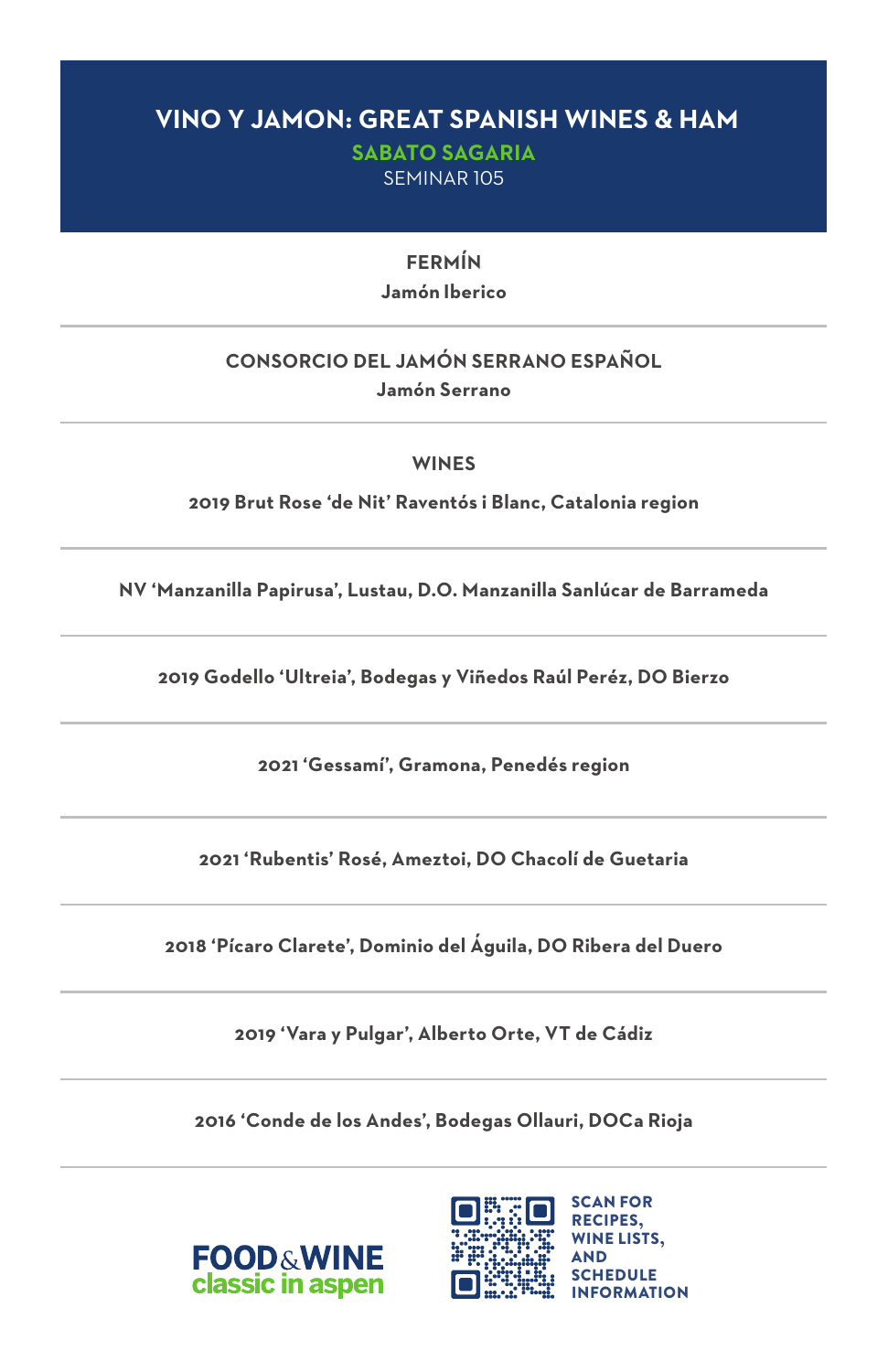#### **HIGH ALTITUDE, BIG ATTITUDE: WHY ARE MOUNTAIN VINEYARDS SO EXCITING?**

**ERIK SEGELBAUM**  SEMINAR 205

**2019 Schlussgut Diel Burgberg, Riesling GG**

**2020 Saurwein Pinot Noir**

**2014 Daniele Conterno Bussia Barolo Riserva**

**2018 Catena Zapata Adrianna Vineyard 'River' Malbec**

 **2018 Barkan 'Altitude+720' Cabernet Sauvignon**

**2019 Far Mountian Fission Cabernet**



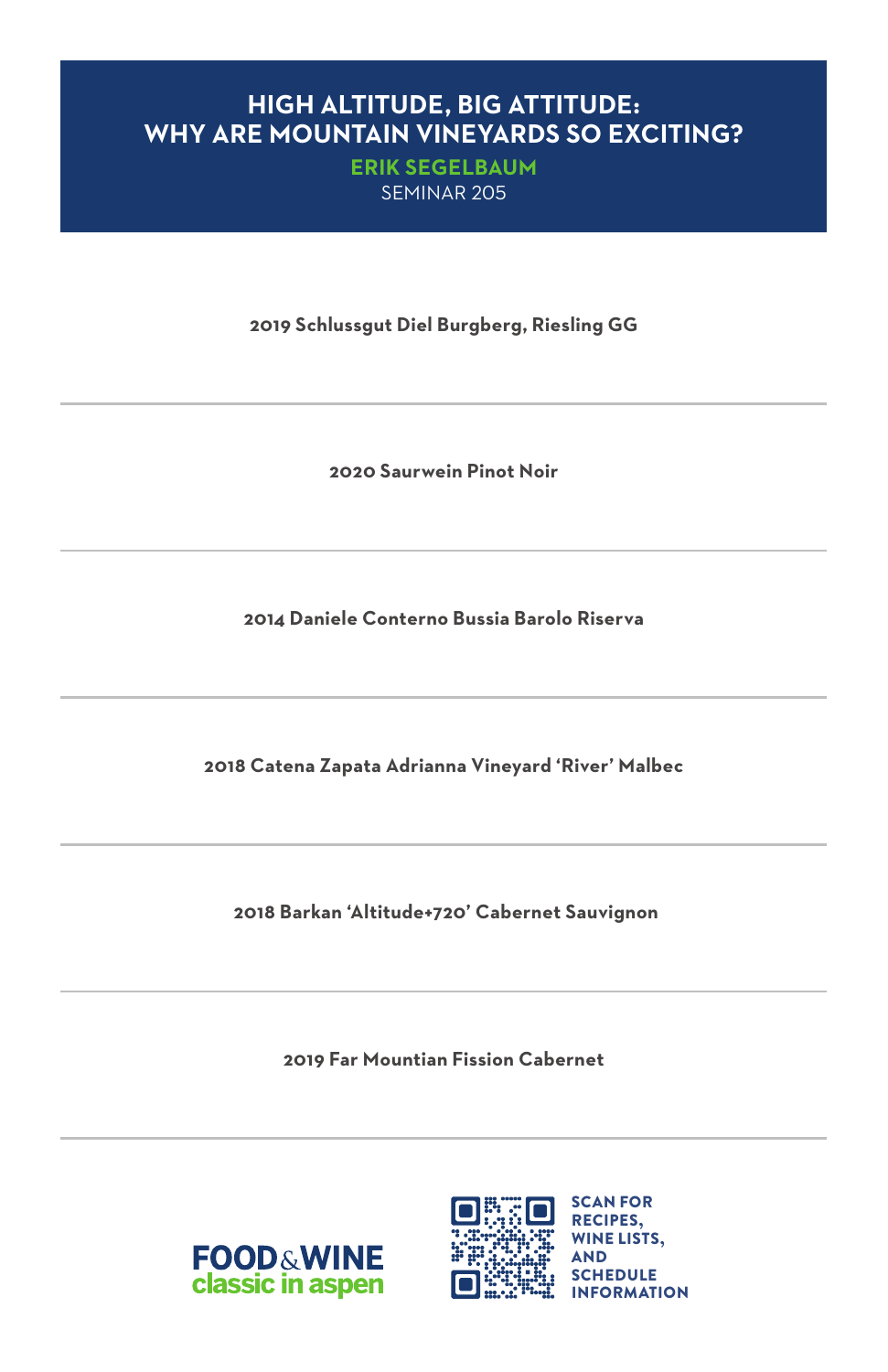### **VINO Y JAMON: GREAT SPANISH WINES & HAM**

**SABATO SAGARIA**  SEMINAR 305

> **FERMÍN Jamón Iberico**

#### **CONSORCIO DEL JAMÓN SERRANO ESPAÑOL Jamón Serrano**

**WINES**

**2019 Brut Rose 'de Nit' Raventós i Blanc, Catalonia region**

**NV 'Manzanilla Papirusa', Lustau, D.O. Manzanilla Sanlúcar de Barrameda**

**2019 Godello 'Ultreia', Bodegas y Viñedos Raúl Peréz, DO Bierzo**

**2021 'Gessamí', Gramona, Penedés region**

**2021 'Rubentis' Rosé, Ameztoi, DO Chacolí de Guetaria**

**2018 'Pícaro Clarete', Dominio del Águila, DO Ribera del Duero**

**2019 'Vara y Pulgar', Alberto Orte, VT de Cádiz**

**2016 'Conde de los Andes', Bodegas Ollauri, DOCa Rioja**



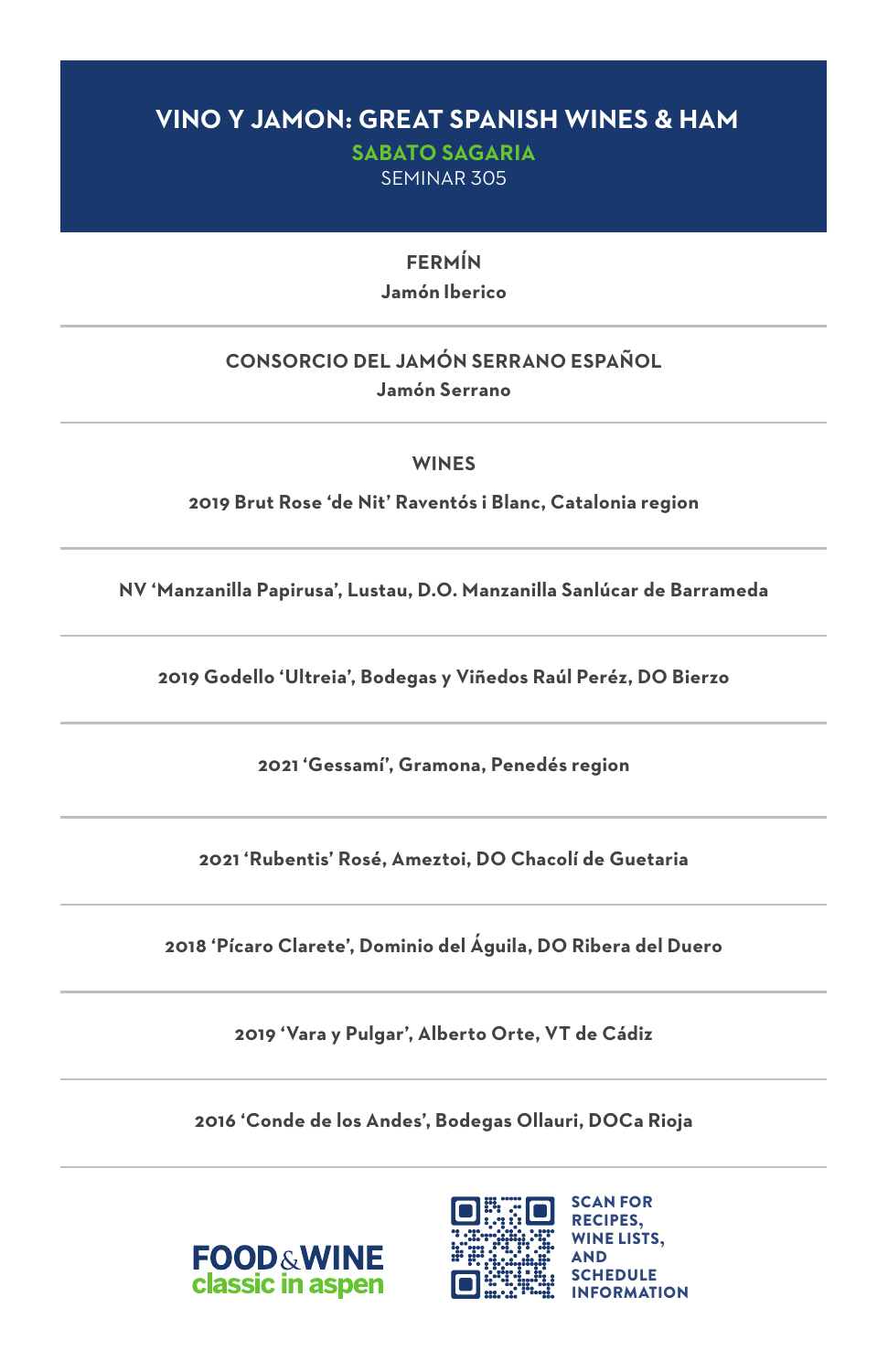#### **PINOT NOIR HALL OF FAME: GROUNDBREAKING REDS FROM CALIFORNIA & OREGON**

**BOBBY STUCKEY & CARLIN KARR**  SEMINAR 505

**2017 Domaine Drouhin Oregon Pinot Noir Cuvee Lauène, Dundee Hills**

**2018 Eyrie Vineyards Estate Pinot Noir**

**2019 Hirsch 'San Andreas Fault' Estate Pinot Noir**

**2017 Joseph Swan Cuvee de Trois**

 **2019 William Selyem Winery Allen Vineyard Pinot Noir Russian River Valley**

**2017 Dehlinger Altamont Pinot Noir**

**NV Au Bon Climat Pinot Noir**



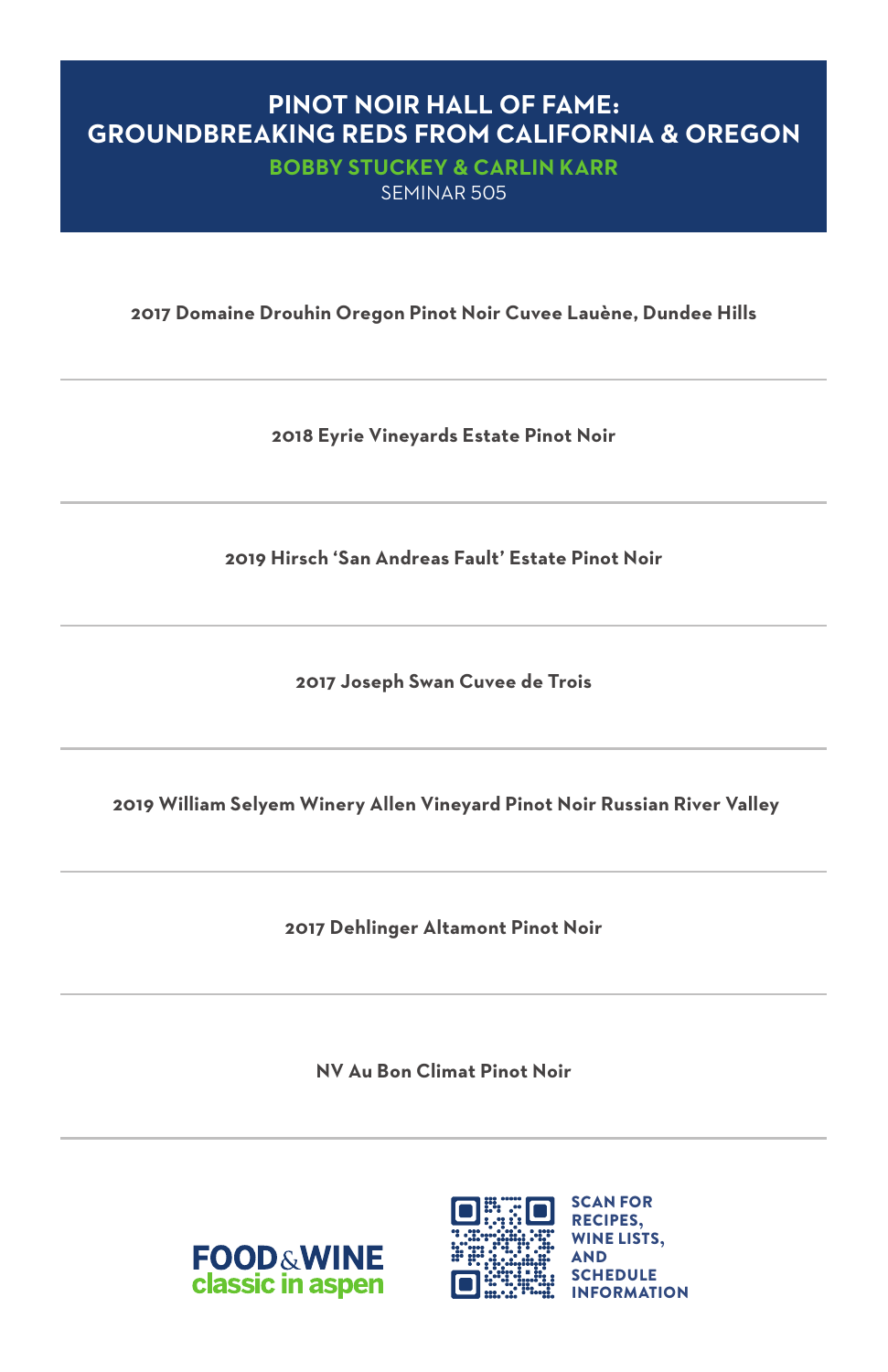# **CHILL OUT: LIGHT REDS YOU CAN CHILL**

**FEMI OYEDIRAN & MILES WHITE**  SEMINAR 106

**2020 Furlani Maddie Rosso**

**2021 Jolie-Laide Trousseau Noir**

**2020 Cara Sur Criolla Chica**

**2019 Fedellos do Cuoto As Xaras**

 **2019 Lamoresca Rosso Blend**

**2020 Christina St. Laurent**



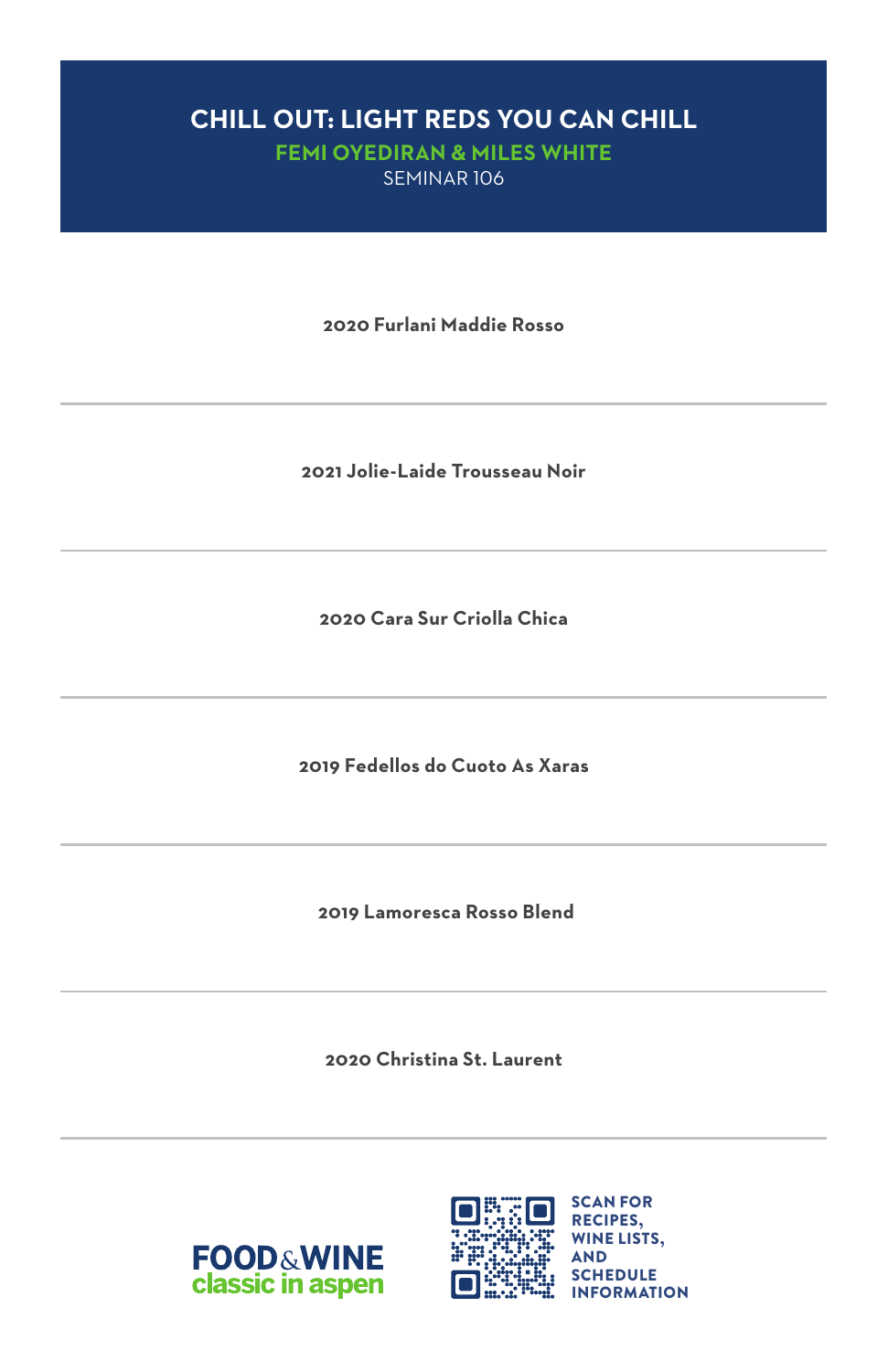#### **CALIFORNIA DREAMING: A ROADTRIP THROUGH CALIFORNIA'S TOP WINE REGIONS**

**AMANDA MCCROSSIN**  SEMINAR 206

**2019 Maggy Hawk Stormin' Pinot Noir, Anderson Valley, Mendocino**

**2019 Benovia Three Sisters Chardonnay, Fort Ross Seaview**

**2019 DuMOL Highland Divide Pinot Noir, Russian River Valley**

**2019 Hamel Family Wines Isthmus, Sonoma Valley**

**2018 Duhig Cabernet Sauvignon, Napa Valley**

**2019 Caliza Grenache, Paso Robles**

**2019 Dragonette Duvarita Chardonnay, Santa Barbara**

**2015 Moraga Red Wine, Bel Air**



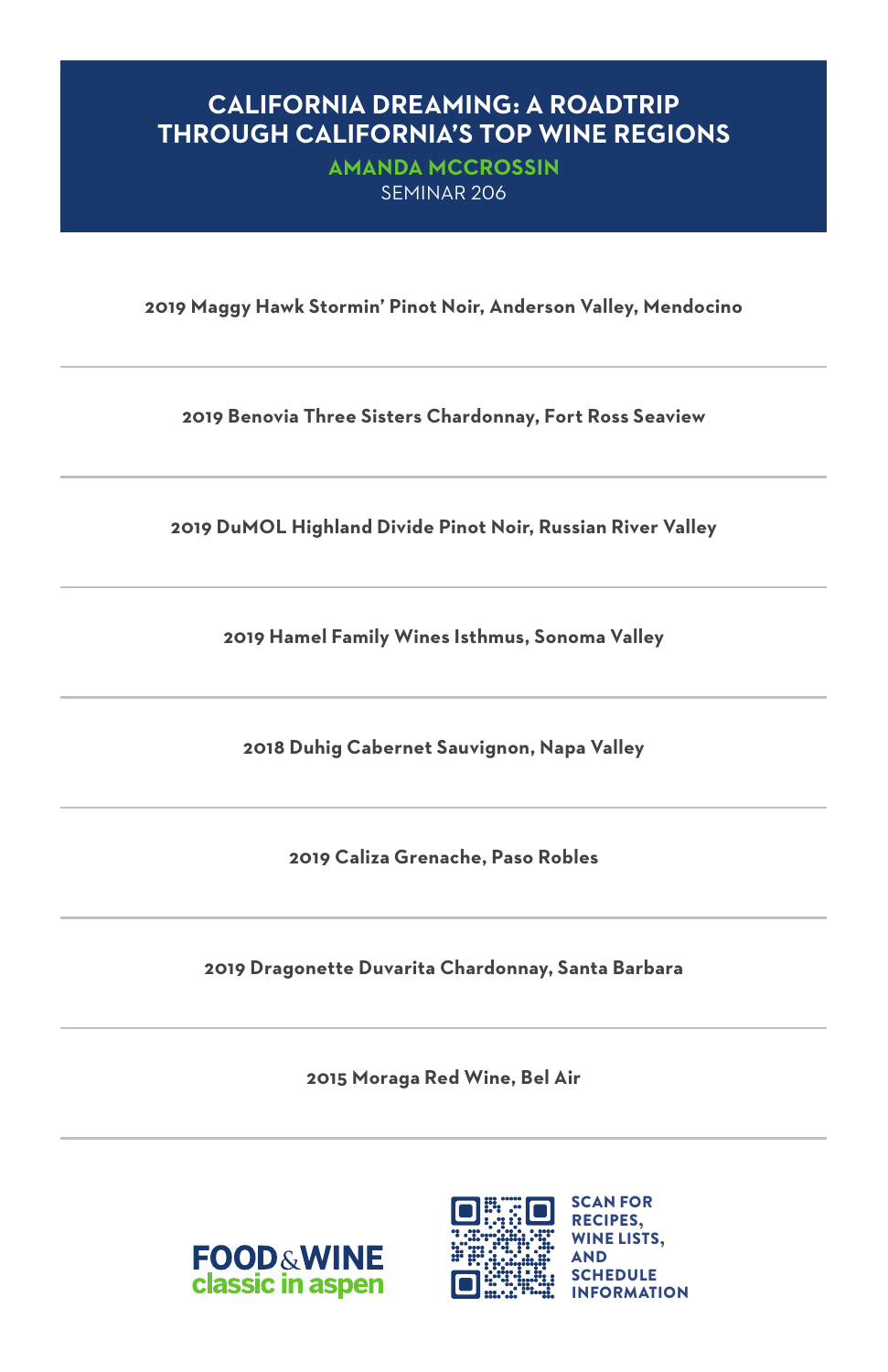# **CHILL OUT: LIGHT REDS YOU CAN CHILL**

**FEMI OYEDIRAN & MILES WHITE**  SEMINAR 306

**2020 Furlani Maddie Rosso**

**2021 Jolie-Laide Trousseau Noir**

**2020 Cara Sur Criolla Chica**

**2019 Fedellos do Cuoto As Xaras**

 **2019 Lamoresca Rosso Blend**

**2020 Christina St. Laurent**



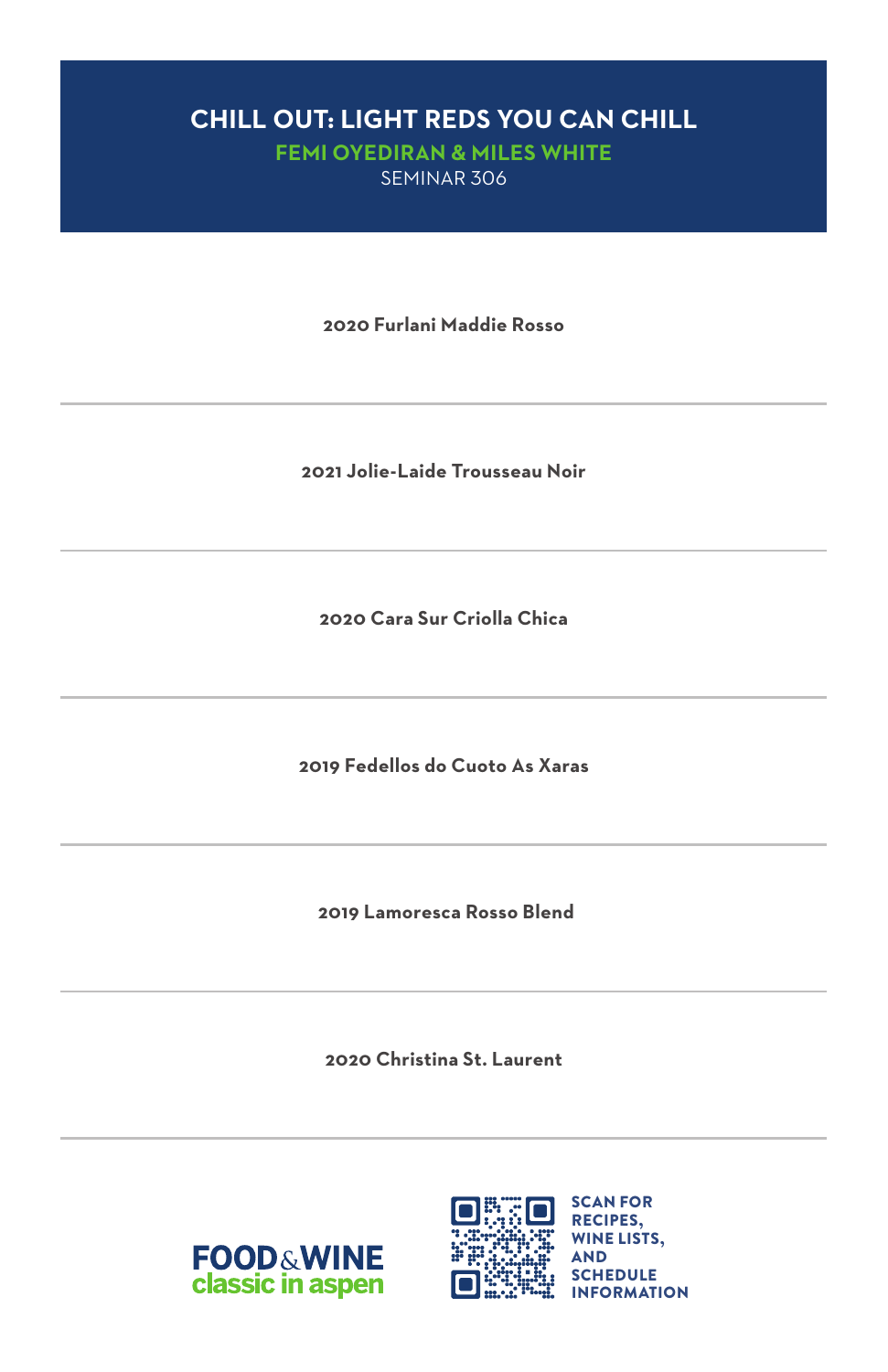#### **CALIFORNIA DREAMING: A ROADTRIP THROUGH CALIFORNIA'S TOP WINE REGIONS**

**AMANDA MCCROSSIN**  SEMINAR 406

**2019 Maggy Hawk Stormin' Pinot Noir, Anderson Valley, Mendocino**

**2019 Benovia Three Sisters Chardonnay, Fort Ross Seaview**

**2019 DuMOL Highland Divide Pinot Noir, Russian River Valley**

**2019 Hamel Family Wines Isthmus, Sonoma Valley**

**2018 Duhig Cabernet Sauvignon, Napa Valley**

**2019 Caliza Grenache, Paso Robles**

**2019 Dragonette Duvarita Chardonnay, Santa Barbara**

**2015 Moraga Red Wine, Bel Air**